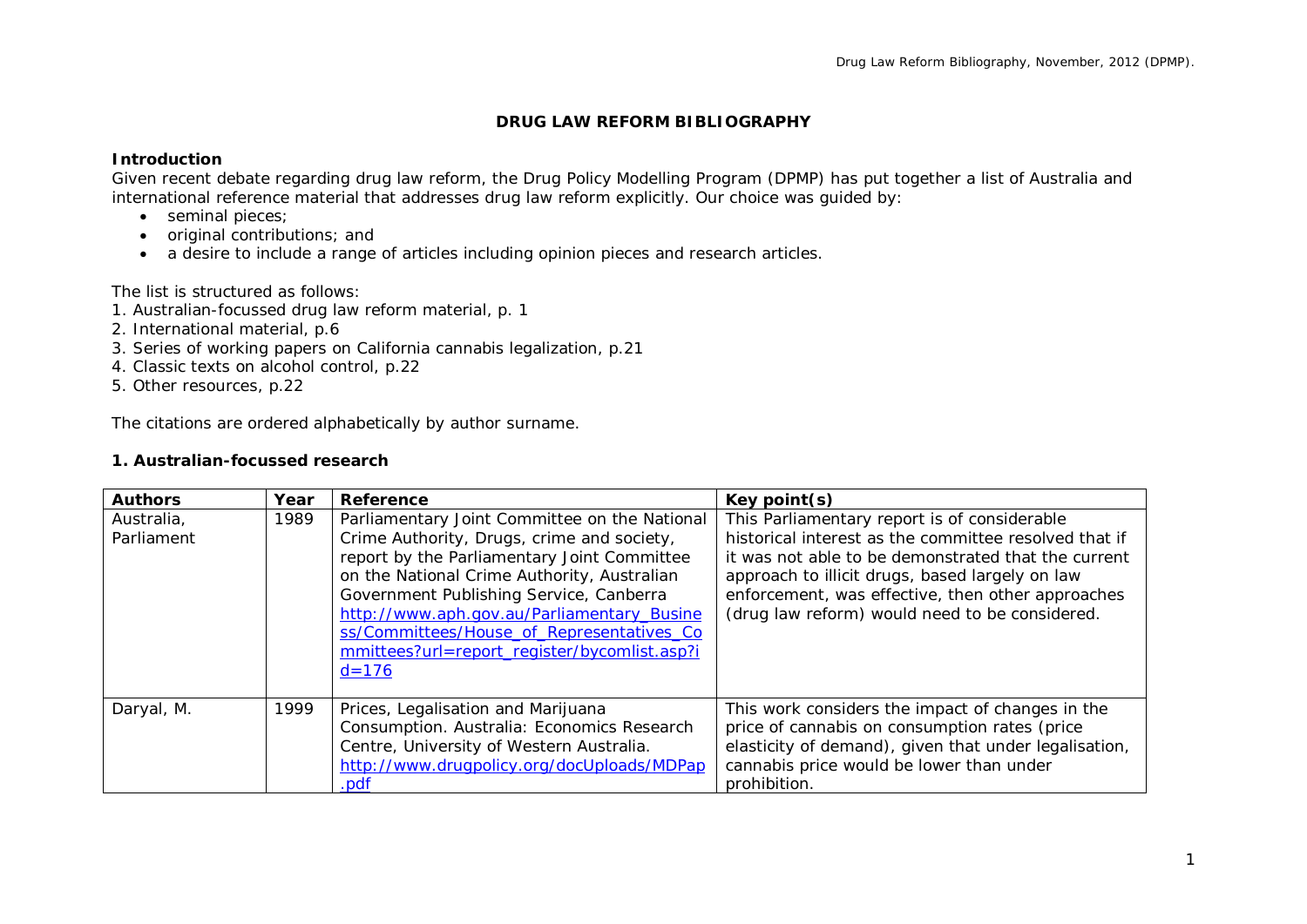| <b>Authors</b>                                                                  | Year | Reference                                                                                                                                                                                                                                                                                   | Key point(s)                                                                                                                                                                                                                                                                                                                                                                                                                            |
|---------------------------------------------------------------------------------|------|---------------------------------------------------------------------------------------------------------------------------------------------------------------------------------------------------------------------------------------------------------------------------------------------|-----------------------------------------------------------------------------------------------------------------------------------------------------------------------------------------------------------------------------------------------------------------------------------------------------------------------------------------------------------------------------------------------------------------------------------------|
| Douglas, B., &<br>McDonald, D.                                                  | 2012 | The Prohibition of illicit drugs is killing and<br>criminalising our children and we are all letting<br>it happen. Canberra: Australia 21.<br>http://www.australia21.org.au//publications/p<br>ress_releases/Australia21_Illicit_Drug_Policy_<br>Report.pdf                                 | The report, arising from a roundtable held by<br>Australia21, a non-for-profit Australian organisation<br>that aims to generate new thinking around social<br>problems, argues for decriminalisation options.                                                                                                                                                                                                                           |
| Featherston, J., &<br>Lenton, S.                                                | 2007 | Effects of the Western Australian Cannabis<br>Infringement Notice Scheme on public<br>attitudes, knowledge and use: Comparison of<br>pre- and post- change data. Perth: National<br>Drug Research Institute.<br>http://ndri.curtin.edu.au/local/docs/pdf/public<br>ations/T177.pdf          | Evaluation of the WA Cannabis Infringement Notice<br>scheme $-$ a pre-post study of the impact of the<br>introduction of civil penalties for cannabis.<br>Consistent with national trends, cannabis use<br>declined in Western Australia after the introduction<br>of civil penalties. The authors conclude that the<br>change from criminal to civil penalties for cannabis<br>use/possess did not impact on rates of cannabis<br>use. |
| Fox, R., &<br>Mathews, I.                                                       | 1992 | Drug policy: fact, fiction and the future,<br>Sydney: Federation Press.                                                                                                                                                                                                                     | An early work advocating strongly for drug law<br>reform based on evidence of what works and<br>human rights.                                                                                                                                                                                                                                                                                                                           |
| Hall, W., & Lucke,<br>J.                                                        | 2010 | Legally coerced treatment for drug using<br>offenders: ethical and policy issues, Crime and<br>Justice Bulletin no. 144. Sydney: NSW Bureau<br>of Crime Statistics and Research.<br>http://www.lawlink.nsw.gov.au/lawlink/bocsar<br>/II_bocsar.nsf/vwFiles/CJB144.pdf/\$file/CJB14<br>4.pdf | This bulletin discusses the policy and ethical<br>implications raised by legally coercing drug<br>offenders into drug treatment in the community and<br>providing compulsory treatment within the prison<br>systemin the light of the evidence reviewed, the<br>bulletin discusses the NSW Compulsory Drug<br>Treatment Corrections Centre and the challenges in<br>evaluating its effectiveness.                                       |
| Lenton, S., Heale,<br>P., Erickson, P.,<br>Single, E., Lang,<br>E., & Hawks, D. | 2000 | The regulation of cannabis possession, use<br>and supply: A discussion document prepared<br>for The Drugs and Crime Prevention<br>Committee of The Parliament of Victoria.<br>Perth: National Drug Research Institute.                                                                      | This document summarises options for the legal<br>regulation of cannabis possession, use and supply<br>suitable to a harm minimisation framework;<br>provides a comparative analysis and evaluation of<br>the practicality, effectiveness and potential benefits                                                                                                                                                                        |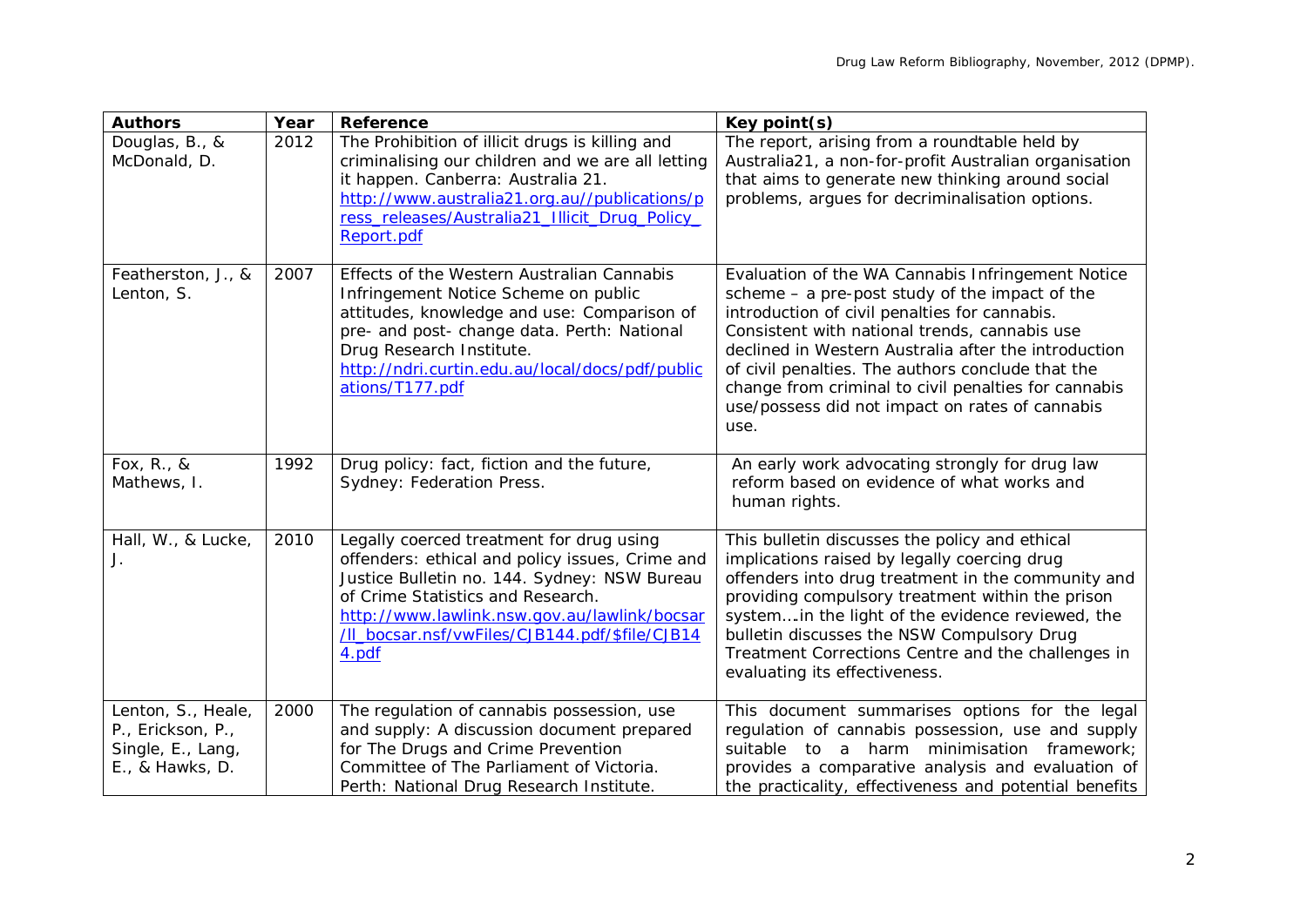| <b>Authors</b>                                                                              | Year | Reference                                                                                                                                                                                                                                                                                                                                                    | Key point(s)                                                                                                                                                                                                                                                                                                                                                                            |
|---------------------------------------------------------------------------------------------|------|--------------------------------------------------------------------------------------------------------------------------------------------------------------------------------------------------------------------------------------------------------------------------------------------------------------------------------------------------------------|-----------------------------------------------------------------------------------------------------------------------------------------------------------------------------------------------------------------------------------------------------------------------------------------------------------------------------------------------------------------------------------------|
|                                                                                             |      | http://espace.library.curtin.edu.au/R/?func=d<br>bin-jump-<br>full&object_id=19220&local_base=GEN01-<br><b>ERA02</b>                                                                                                                                                                                                                                         | of the alternative forms of regulation and gives a<br>recommended model for the Victorian situation,<br>which was a variant of the prohibition with civil<br>penalties approach. It provides a comprehensive<br>review of the national and international literature on<br>drug law reform issues to the time of writing<br>$(2000)$ .                                                   |
| Lenton, S.,<br>Christie, P.,<br>Humeniuk, R.,<br>Brooks, A.,<br>Bennett, M., &<br>Heale, P. | 1999 | Infringement versus Conviction: the Social<br>Impact of a Minor Cannabis Offence Under a<br>Civil Penalties System and Strict Prohibition in<br>Two Australian States (No. 36). Canberra:<br>Department of Health and Aged Care.<br>http://www.health.gov.au/internet/main/publi<br>shing.nsf/Content/41F09105FB3735F2CA2570<br>370002A564/\$File/mono36.pdf | This study compared South Australian cannabis<br>users under the civil penalties scheme with west<br>Australian cannabis users under the then criminal<br>penalties scheme. There were a number of<br>similarities between the experiences and outcomes<br>of the two groups, but notably more negative<br>impacts for the WA criminal penalties group 9such<br>as loss of employment). |
| Macintosh, A.                                                                               | 2006 | Drug law reform: beyond prohibition,<br>Discussion Paper no. 83. Canberra: The<br>Australia Institute.<br>https://www.tai.org.au/index.php?q=node%2<br>F19&pubid=85&act=display                                                                                                                                                                              | An influential report from an independent Australian<br>think tank reviewing the science and advocating for<br>drug law reform. They also recommend greater<br>investment in drug treatment, as an evidence-based<br>intervention.                                                                                                                                                      |
| Manderson, D.                                                                               | 1993 | From Mr Sin to Mr Big: a history of Australian<br>drug laws. Melbourne: Oxford University<br>Press.                                                                                                                                                                                                                                                          | A very frequently cited work explaining how<br>Australia's policies on drugs have evolved from the<br>earliest days of colonial settlement, pointing out<br>that many of the origins of drug policies and laws<br>are to be found in the racist and sexist attitudes of<br>previous generations.                                                                                        |
| Marks, R.                                                                                   | 1989 | Prohibition or regulation an economist's view<br>of Australian heroin policy. Australian and New<br>Zealand Journal of Criminology, 23(2), p.65-<br>87.<br>http://papers.ssrn.com/sol3/papers.cfm?abstr                                                                                                                                                      | This paper examines the structure of the black<br>market, using evidence collected from an<br>anonymous Victorian prisoner (1981). It identifies a<br>substantial number of users who do not come to the<br>attention of the authorities. The paper explores the                                                                                                                        |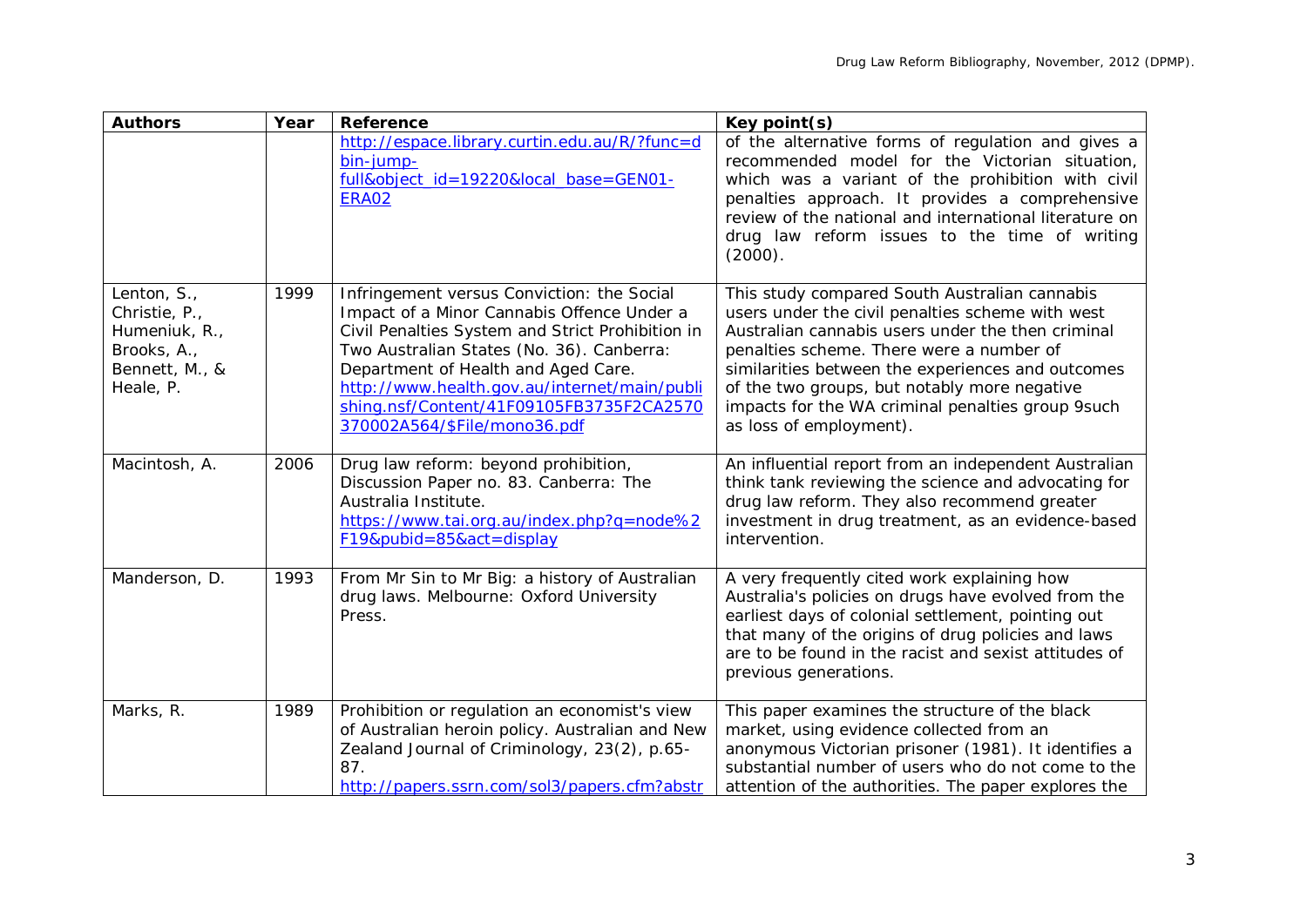| <b>Authors</b>                                                                  | Year | Reference                                                                                                                                                                                                                                                                                                                                              | Key point(s)                                                                                                                                                                                                                                                                                                                   |
|---------------------------------------------------------------------------------|------|--------------------------------------------------------------------------------------------------------------------------------------------------------------------------------------------------------------------------------------------------------------------------------------------------------------------------------------------------------|--------------------------------------------------------------------------------------------------------------------------------------------------------------------------------------------------------------------------------------------------------------------------------------------------------------------------------|
|                                                                                 |      | act_id=1130045                                                                                                                                                                                                                                                                                                                                         | possible impacts on the prevalence of heroin use in<br>a regime of controlled availability were put in place.                                                                                                                                                                                                                  |
| McDonald, D.,<br>Moore, R.,<br>Norberry, J.,<br>Wardlaw, G., &<br>Ballenden, N. | 1994 | Monograph Series No. 26. Legislative options<br>for cannabis in Australia. Canberra, ACT:<br>Australian Institute of Criminology.<br>http://www.health.gov.au/internet/main/publi<br>shing.nsf/Content/health-pubs-drug-cannabis-<br>cannabis.htm                                                                                                      | While dated * (published in 1994) this monograph is<br>extremely useful in laying out the types of drug law<br>regimes and clarifying the associated language. The<br>terminology suggested in this report is still widely in<br>use in Australia as a framework for considering<br>options.                                   |
| McDonald, D.                                                                    | 2011 | A background paper for an Australia21<br>Roundtable, Sydney, 31 January 2012,<br>addressing the question "What are the likely<br>costs and benefits of a change in Australia's<br>current policy on illicit drugs?" Canberra:<br>Australia21.<br>http://www.australia21.org.au/publications/pr<br>ess_releases/Australian%20Discussion%20Pap<br>er.pdf | An overview of evidence about the likely<br>consequences and benefits of changing Australia's<br>policy on illicit drugs for the Australia 21 Roundtable<br>participants, and subsequently made available<br>widely.                                                                                                           |
| Santamaria, J.N.                                                                | 2000 | Drugs Dilemma: a way forward. Melbourne:<br>New Weekly Books.                                                                                                                                                                                                                                                                                          | This book is pro-prohibition. From the DFA website:<br>"In this book, medical experts, social commentators<br>and drug counsellors take a closer look at the<br>European experience and the arguments in favour<br>of "harm minimisation" and find them seriously<br>flawed. But there are alternatives which are<br>working". |
| Savulescu, J., &<br>Foddy, B.                                                   | 2012 | 'A moral argument against the war on drugs',<br>The Conversation, no. 5 April,<br>http://theconversation.edu.au/a-moral-<br>argument-against-the-war-on-drugs-6304.                                                                                                                                                                                    | It is common to hear moral arguments in favour of<br>a prohibition approach to drug policy but here we<br>have two scholars presenting moral arguments in<br>favour of changing drug policy away from what they<br>characterised as a 'war on drugs' approach.                                                                 |
| Wodak, A.D.                                                                     | 2012 | The need and direction for drug law reform in                                                                                                                                                                                                                                                                                                          | In this editorial the author presents a contemporary                                                                                                                                                                                                                                                                           |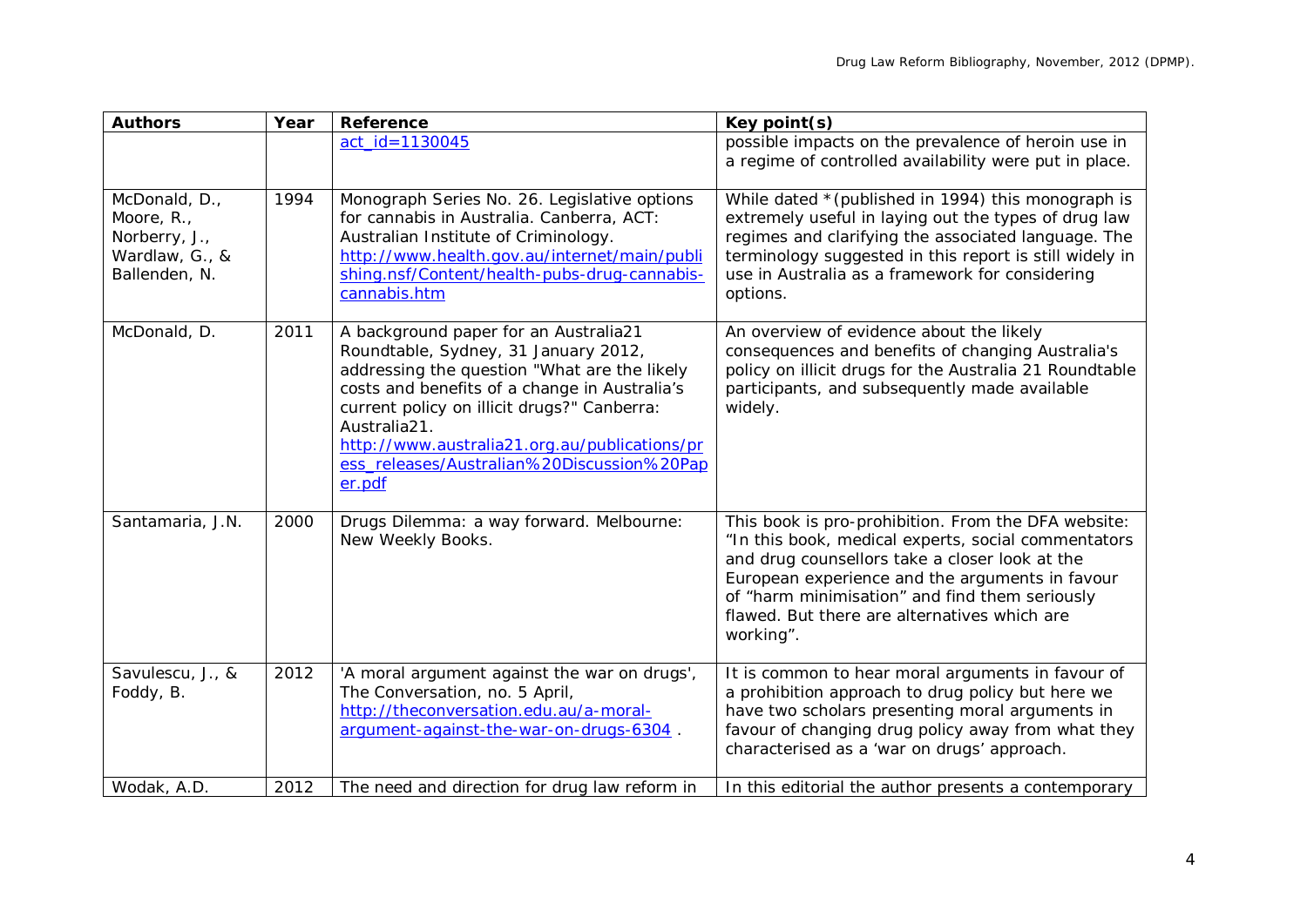| <b>Authors</b>            | Year | Reference                                                                                              | Key point(s)                                                                                                                                                                                                                                                                                                                                                  |
|---------------------------|------|--------------------------------------------------------------------------------------------------------|---------------------------------------------------------------------------------------------------------------------------------------------------------------------------------------------------------------------------------------------------------------------------------------------------------------------------------------------------------------|
|                           |      | Australia', Medical Journal of Australia, 197(6),<br>pp. 1-2.<br>http://dx.doi.org/10.5694/mja12.10959 | overview of what he sees as the need for drug law<br>reform in Australia and goes on to indicate what this<br>might look like. Note that this editorial is published<br>in a mainstream medical Journal rather than<br>specialist drug and alcohol journal, demonstrating<br>how well documented discussions of drug law<br>reform are now in the mainstream. |
| Wodak, A., &<br>Moore, T. | 2002 | Modernising Australia's drug policy. Sydney:<br><b>UNSW Press.</b>                                     | A useful overview of drug policy in Australia and<br>suggestions for the nature and processes of<br>updating it.                                                                                                                                                                                                                                              |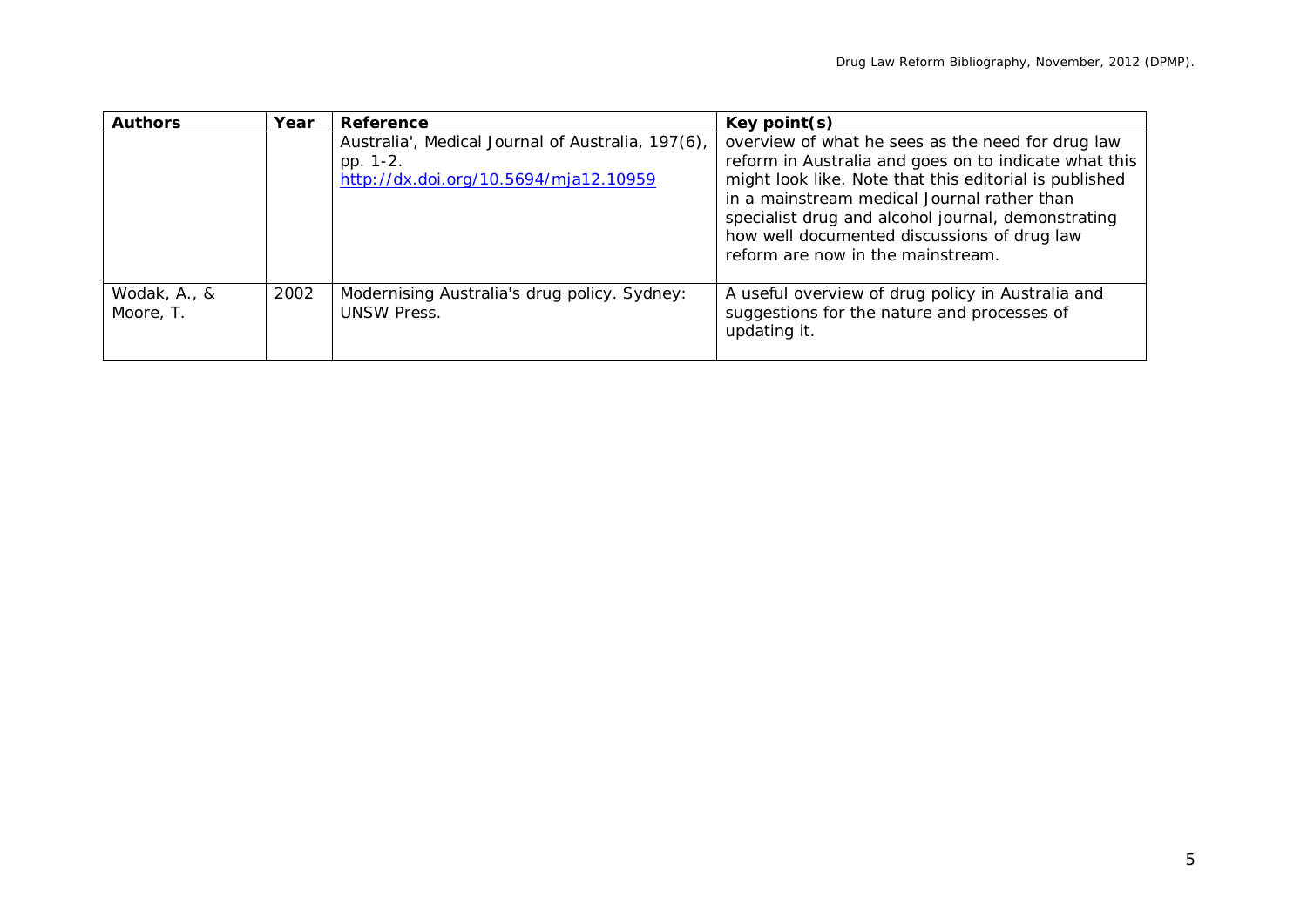| <b>Authors</b>                     | Year | Reference                                                                                                                                                                                                                                                              | Key point(s)                                                                                                                                                                                                                                                                                                                                                                                                                                                       |
|------------------------------------|------|------------------------------------------------------------------------------------------------------------------------------------------------------------------------------------------------------------------------------------------------------------------------|--------------------------------------------------------------------------------------------------------------------------------------------------------------------------------------------------------------------------------------------------------------------------------------------------------------------------------------------------------------------------------------------------------------------------------------------------------------------|
| Bewley-Taylor,<br>D.               | 2012 | Towards revision of the UN drug control<br>conventions: The logic and dilemmas of like-<br>minded groups. Transnational Institute/IDPC<br>Series on Legislative Reform of Drug Policies<br>Nr. 19<br>http://www.tni.org/sites/www.tni.org/files/do<br>wnload/dlr19.pdf | Recent discontent about the strictly prohibitionist reading of<br>the UN drug conventions has been driven by a belief that<br>non-punitive and pragmatic health oriented policy<br>approaches better address the complexities surrounding<br>illicit drug use than the zero-tolerance approach privileged<br>by the present international treaties.                                                                                                                |
| Bewley-Taylor, D.,<br>& Jelsma, M. | 2012 | The UN drug control conventions: The limits of<br>latitude. Transnational Institute/IDPC Series<br>on Legislative Reform of Drug Policies Nr. 18<br>http://www.tni.org/sites/www.tni.org/files/do<br>wnload/dlr18.pdf                                                  | This briefing paper outlines the international legal drug<br>control obligations, the room for manoeuvre the regime<br>leaves open to national policy makers and the clear limits<br>of latitude that cannot be crossed without violating the<br>treaties.                                                                                                                                                                                                         |
| Bewley-Taylor, D.<br>& Trace, M.   | 2006 | The International Narcotics Control Board:<br>watchdog or guardian of the UN drug control<br>conventions?, The Beckley Foundation Drug<br>Policy Programme, report 7, The Beckley<br>Foundation, Oxford.<br>http://www.beckleyfoundation.org/pdf/Report<br>07.pdf      | 'While the Board's role in overseeing and quantifying the<br>legal market in controlled drugs for medical and scientific<br>uses is widely admired, there is growing discontent with<br>the unbalanced nature of its contribution to the much more<br>complex and sensitive debates surrounding the issue of<br>illegal drug markets and how best to respond to them.'                                                                                             |
| Boyum, D., &<br>Reuter, P.         | 2005 | An Analytic Assessment of U.S. Drug Policy.<br>Washington DC: AEI Press.<br>http://www.amazon.com/Analytic-<br><b>Assessment-Policy-Evaluative-</b><br>Studies/dp/0844741914                                                                                           | 'The book willshow that American drug policy, rather than<br>focusing on reducing demand among chronic abusers, has<br>emphasized efforts to limit the supply of drugs through<br>vigorous law enforcement. Yet despite the incarceration of<br>hundreds of thousands of drug dealers and steadfast<br>attempts to stop overseas cultivation and trafficking, drugs<br>have become substantially cheaper, casting doubt on the<br>effectiveness of this strategy.' |
| Boyum, D.A.,<br>Caulkins, J.P. &   | 2011 | Drugs, crime, and public policy. In J.Q. Wilson<br>& J. Petersilia (Eds.), Crime and Public Policy                                                                                                                                                                     | An important new overview that identifies the drug policies<br>that the authors assess as being the more promising and                                                                                                                                                                                                                                                                                                                                             |

# **2. International research on decriminalisation and legalisation**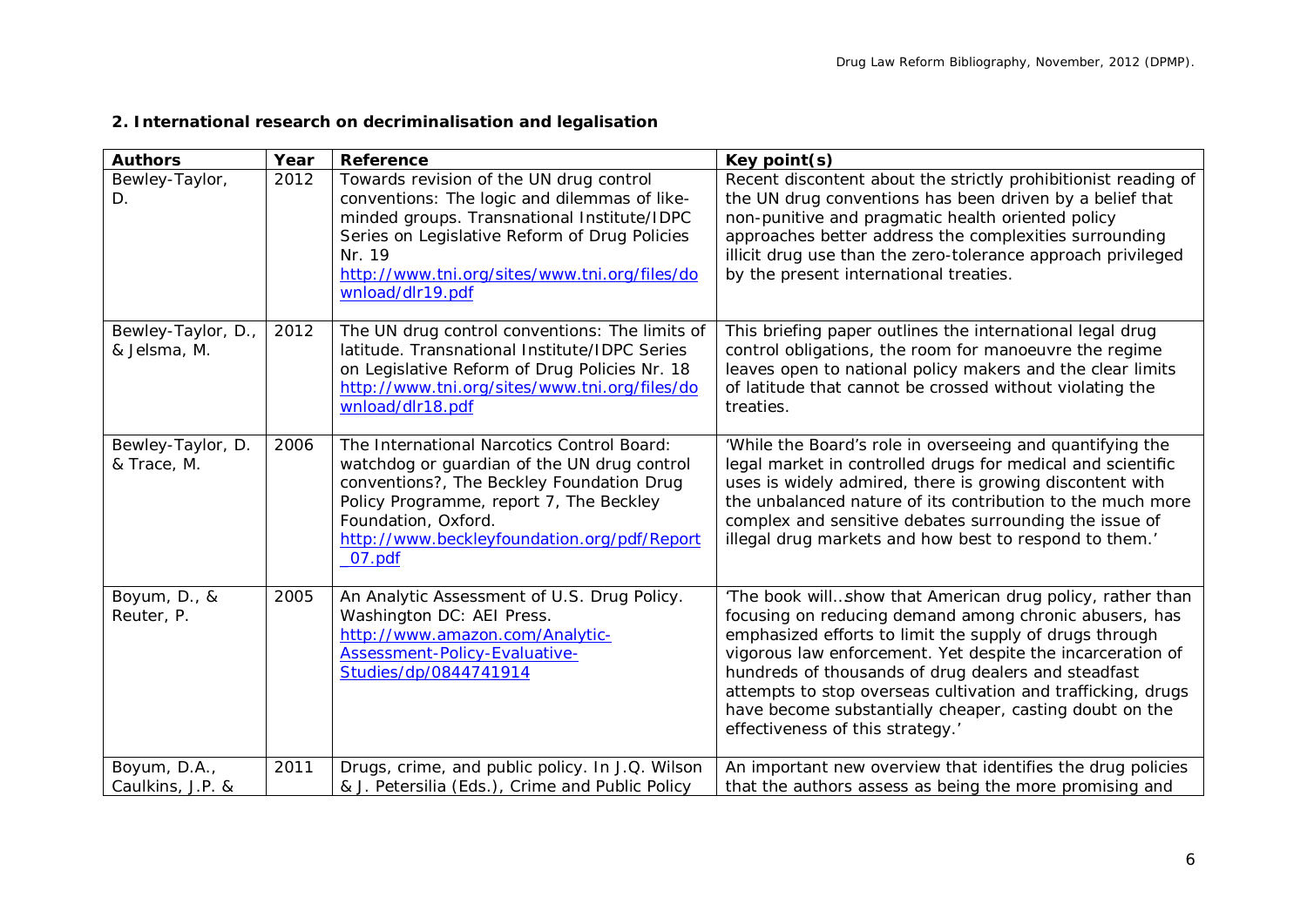| <b>Authors</b>                                               | Year | <b>Reference</b>                                                                                                                                                                                                                                                                                                                                                                                                                                    | Key point(s)                                                                                                                                                                                                                                                                                                                                                                                                           |
|--------------------------------------------------------------|------|-----------------------------------------------------------------------------------------------------------------------------------------------------------------------------------------------------------------------------------------------------------------------------------------------------------------------------------------------------------------------------------------------------------------------------------------------------|------------------------------------------------------------------------------------------------------------------------------------------------------------------------------------------------------------------------------------------------------------------------------------------------------------------------------------------------------------------------------------------------------------------------|
| Kleiman, M.A.R.                                              |      | pp. 368-410. Oxford, UK: Oxford University<br>Press.                                                                                                                                                                                                                                                                                                                                                                                                | the less promising in terms of feasibility and usefulness.                                                                                                                                                                                                                                                                                                                                                             |
| Caulkins, J.,<br>Hawken, A.,<br>Kilmer, B., &<br>Kleiman, M. | 2012 | Marijuana Legalisation: What everybody needs<br>to know. Oxford University Press<br>http://www.oup.com/us/catalog/general/subje<br>ct/Politics/AmericanPolitics/PublicPolicy/?view<br>$=$ usa&ci=9780199913732                                                                                                                                                                                                                                      | This book provides a comprehensive overview of cannabis<br>legalisation issues, including summary of the latest<br>research in relation to cannabis use, cannabis production,<br>risks, harms and benefits associated with cannabis use and<br>full analysis of legalisation options. The concluding chapter<br>is a short piece from each author about what they as<br>individuals think about cannabis legalisation. |
| Costa, A.M.                                                  | 2008 | Making drug control 'fit for purpose': building<br>on the UNGASS decade. Report by the<br>Executive Director of the United Nations Office<br>on Drugs and Crime as a contribution to the<br>review of the twentieth special session of the<br>General Assembly, E/CN.7/2008/CRP.17,<br>United Nations Office on Drugs and Crime,<br>Vienna,<br>http://www.unodc.org/documents/commission<br>s/CND-Session51/CND-UNGASS-<br>CRPs/ECN72008CRP17E.pdf. | A landmark paper in which the author acknowledges that<br>the current approaches to drug policy, led by his Office,<br>have produced a range of negative unintended<br>consequences, and that much of the international approach<br>to illicit drugs is no longer 'fit for purpose'. He proposes<br>directions for improvement.                                                                                        |
| Csete, J.                                                    | 2012 | A balancing act: policymaking on illicit drugs<br>in the Czech Republic. New York: Open<br>Society Foundations, Global Drug Policy<br>Program.<br>http://www.soros.org/reports/balancing-act-<br>policymaking-illicit-drugs-czech-republic                                                                                                                                                                                                          | From the publisher's website: 'The report examines the<br>impact of the Czech Republic's evidence based approach to<br>drug policy, compares the country's path on drug policy to<br>that of its neighbour Slovakia and discusses challenges to<br>maintaining this approach in the future.'                                                                                                                           |
| Dingelstad, D.,<br>Gosden, R.,<br>Martin, B., &<br>Vakas, N. | 1996 | 'The social construction of drug debates',<br>Social Science and Medicine, 43(12), pp.<br>1829-38.<br>http://dx.doi.org/10.1016/S0277-<br>9536(96)00089-5                                                                                                                                                                                                                                                                                           | This paper demonstrates a particular approach to thinking<br>about drug policy: 'Drug debates normally proceed without<br>scrutiny of why the particular issues being debated are<br>considered the crucial issues. One plausible influence on<br>the terms of debates is the interest groups involved. Four                                                                                                           |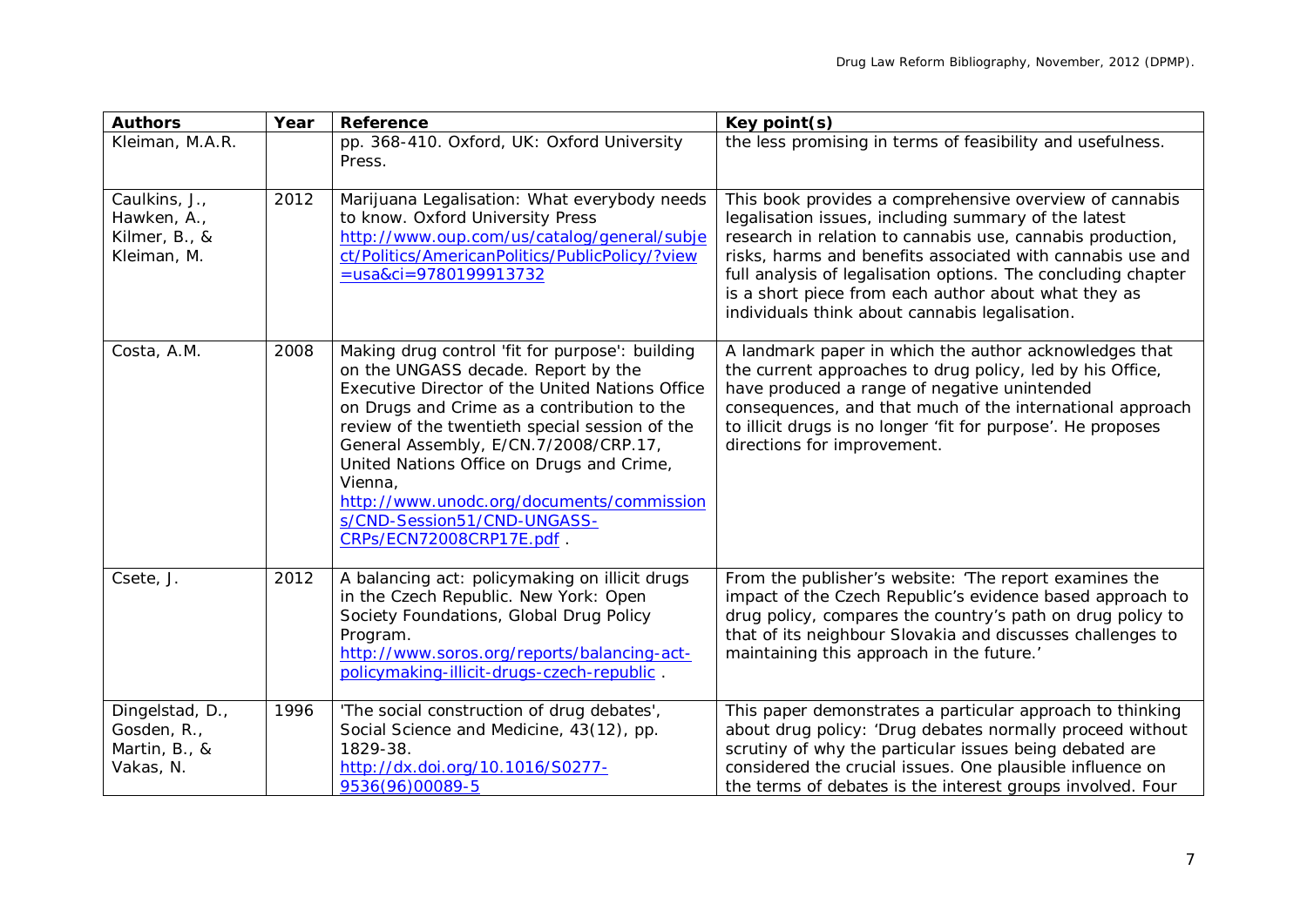| <b>Authors</b>                                                                                                                                                                                                                                      | Year | Reference                                                                                                                                                                                                                                                    | Key point(s)                                                                                                                                                                                                                                                                                                                                                                                                                                                                                                                                             |
|-----------------------------------------------------------------------------------------------------------------------------------------------------------------------------------------------------------------------------------------------------|------|--------------------------------------------------------------------------------------------------------------------------------------------------------------------------------------------------------------------------------------------------------------|----------------------------------------------------------------------------------------------------------------------------------------------------------------------------------------------------------------------------------------------------------------------------------------------------------------------------------------------------------------------------------------------------------------------------------------------------------------------------------------------------------------------------------------------------------|
|                                                                                                                                                                                                                                                     |      |                                                                                                                                                                                                                                                              | drug debates are addressed in this paper: neuroleptics,<br>drugs in sport, analgesics and marijuana. The key interest<br>groups and their likely influence on the terms of debates<br>are examined. The implication of this analysis is that more<br>attention should be directed to the terms of drug debates<br>rather than just arguing within those terms.'                                                                                                                                                                                          |
| Domosławski, A.                                                                                                                                                                                                                                     | 2011 | Drug policy in Portugal: the benefits of<br>decriminalizing drug use. New York: Open<br>Society Foundations, Global Drug Policy<br>Program.<br>http://www.opensocietyfoundations.org/report<br>s/drug-policy-portugal-benefits-<br>decriminalizing-drug-use. | From the publisher's website: 'Drug Policy in Portugal<br>describes the process, context, ideas, and values that<br>enabled Portugal to make the transition to a public health<br>response to drug use and possession. Now, with a decade<br>of experience, Portugal provides a valuable case study of<br>how decriminalization coupled with evidence-based<br>strategies can reduce drug consumption, dependence,<br>recidivism, and HIV infection, and create safer communities<br>for all.'                                                           |
| Dorn, N., &<br>Jamieson, A.                                                                                                                                                                                                                         | 2001 | European Drug Laws: the Room for Manoeuvre<br>- The full report. London: DrugScope.<br>http://books.google.co.uk/books/about/Europ<br>ean_Drug_Laws.html?id=4d3VZwEACAAJ                                                                                     |                                                                                                                                                                                                                                                                                                                                                                                                                                                                                                                                                          |
| Issued by: Drug<br>Prevention<br>Network of the<br>Americas (DPNA),<br>Institute on Global<br>Drug Policy,<br>International<br>Scientific and<br>Medical Forum on<br>Drug Abuse,<br><b>International Task</b><br>Force on Strategic<br>Drug Policy, | 2011 | Drug legalisation: an evaluation of the impacts<br>on global society. Position statement<br>December 2011,<br>http://www.drugfree.org.au/fileadmin/Media/<br>News/PositionStatementAgainstDrugLegalizati<br>on.pdf.                                          | This document is pro-prohibition. Drug Free Australia wrote<br>of it: 'Significant Drug Policy groups from across the globe<br>came together to evaluate the potential impact of drug<br>legalisation. This alliance of drug policy experts found that<br>drugs are an enormous social problem and that the drug<br>trade adversely affects the global economy. In a position<br>statement issued by the coalition titled Drug Legalization:<br>An Evaluation of the Impacts on Global Society, they<br>discredited those supporting drug legalization'. |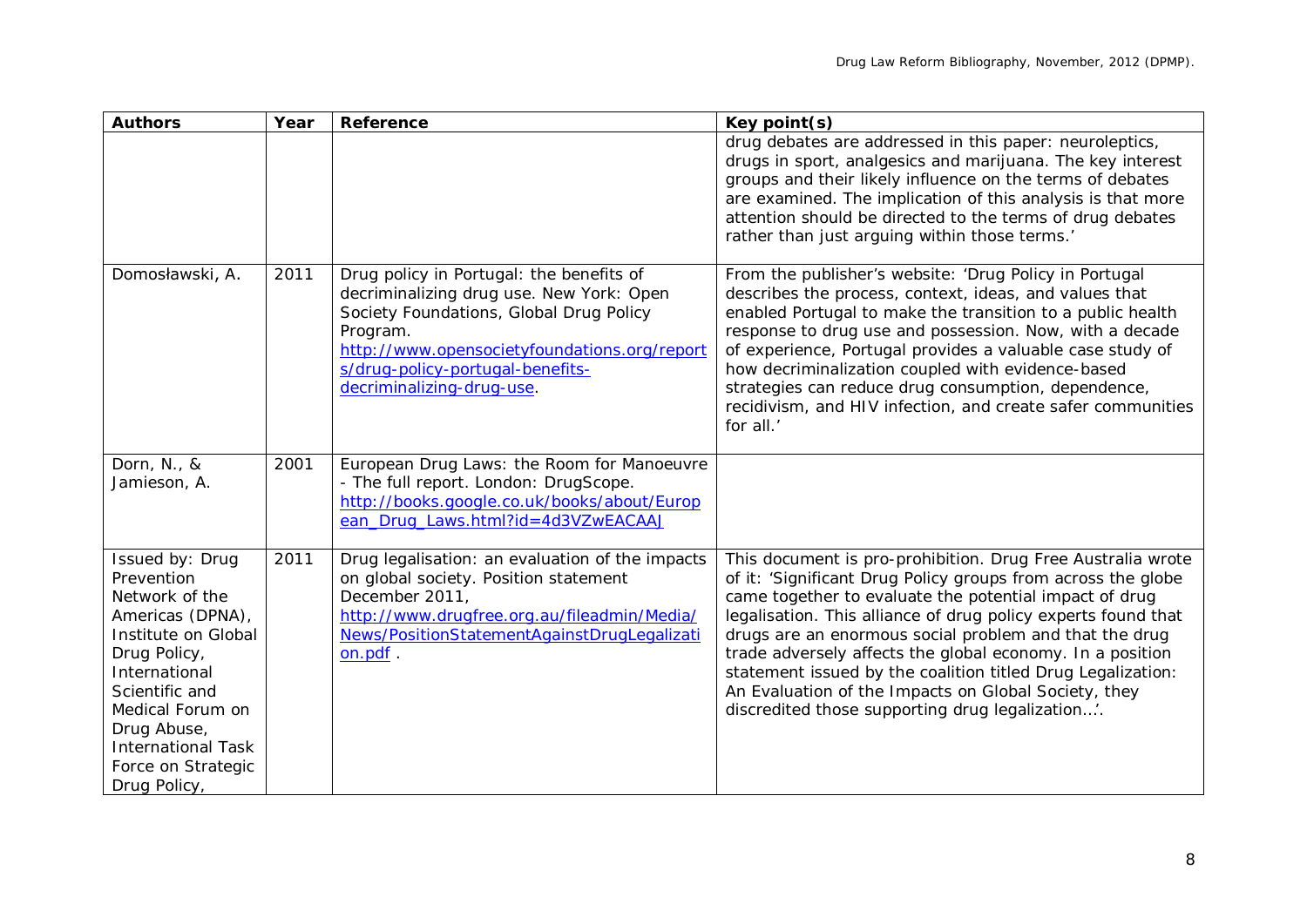| <b>Authors</b>                          | Year | <b>Reference</b>                                                                                                                                                                                                                        | Key point(s)                                                                                                                                                                                                                                                                                                                                                                                                                            |
|-----------------------------------------|------|-----------------------------------------------------------------------------------------------------------------------------------------------------------------------------------------------------------------------------------------|-----------------------------------------------------------------------------------------------------------------------------------------------------------------------------------------------------------------------------------------------------------------------------------------------------------------------------------------------------------------------------------------------------------------------------------------|
| People Against                          |      |                                                                                                                                                                                                                                         |                                                                                                                                                                                                                                                                                                                                                                                                                                         |
| Drug Dependence                         |      |                                                                                                                                                                                                                                         |                                                                                                                                                                                                                                                                                                                                                                                                                                         |
| & Ignorance                             |      |                                                                                                                                                                                                                                         |                                                                                                                                                                                                                                                                                                                                                                                                                                         |
| (PADDI), Nigeria,                       |      |                                                                                                                                                                                                                                         |                                                                                                                                                                                                                                                                                                                                                                                                                                         |
| Europe Against                          |      |                                                                                                                                                                                                                                         |                                                                                                                                                                                                                                                                                                                                                                                                                                         |
| Drugs (EURAD),                          |      |                                                                                                                                                                                                                                         |                                                                                                                                                                                                                                                                                                                                                                                                                                         |
| World Federation                        |      |                                                                                                                                                                                                                                         |                                                                                                                                                                                                                                                                                                                                                                                                                                         |
| <b>Against Drugs</b><br>(WFAD), Peoples |      |                                                                                                                                                                                                                                         |                                                                                                                                                                                                                                                                                                                                                                                                                                         |
| Recovery,                               |      |                                                                                                                                                                                                                                         |                                                                                                                                                                                                                                                                                                                                                                                                                                         |
| Empowerment                             |      |                                                                                                                                                                                                                                         |                                                                                                                                                                                                                                                                                                                                                                                                                                         |
| and Development                         |      |                                                                                                                                                                                                                                         |                                                                                                                                                                                                                                                                                                                                                                                                                                         |
| Assistance                              |      |                                                                                                                                                                                                                                         |                                                                                                                                                                                                                                                                                                                                                                                                                                         |
| (PREDA) & Drug                          |      |                                                                                                                                                                                                                                         |                                                                                                                                                                                                                                                                                                                                                                                                                                         |
| Free Scotland                           |      |                                                                                                                                                                                                                                         |                                                                                                                                                                                                                                                                                                                                                                                                                                         |
| <b>EMCDDA</b>                           | 2005 | Illicit drug use in the EU: Legislative<br>approaches (EMCDDA Thematic Papers).<br>Lisbon: European Monitoring Centre for Drugs<br>and Drug Addiction.<br>http://www.emcdda.europa.eu/attachements.<br>cfm/att_10080_EN_EMCDDATP_01.pdf | This paper provides an outline of the current (as at 2004)<br>legal provisions and amendments on the use and<br>possession of drugs for personal use, in the Member States<br>of the European Union.                                                                                                                                                                                                                                    |
| Englesman, E.                           | 2003 | Cannabis Control: the model of the WHO<br>tobacco control treaty. International Journal of<br>Drug Policy, 14(2), 217-219.<br>http://dx.doi.org/10.1016/S0955-<br>3959(03)00013-6                                                       | "If we were to bring ('schedule') cannabis under the FCTC<br>[Framework Convention on Tobacco Control, WHO 2002] it<br>would offer room for a shift from prohibition to regulation<br>and control. In other words: decriminalisation can be<br>compensated by a regulatory regime".                                                                                                                                                     |
| Global<br>Commission on<br>Drug Policy  | 2011 | War on drugs: Report of the Global<br>Commission on Drug Policy 2011. Brazil: Rio<br>de Janeiro.<br>http://www.globalcommissionondrugs.org/wp-<br>content/themes/gcdp_v1/pdf/Global_Commiss<br>ion_Report_English.pdf                   | Argues that the war on drugs has failed and calls for an end<br>to the 'criminalisation, marginalisation and stigmatisation of<br>people who use drugs', experimentation by governments to<br>pursue other forms of regulation, focus enforcement on<br>organised crime, offer treatment and harm reduction<br>services to those in need, invest in prevention and 'begin<br>the transformation of the global drug prohibition regime'. |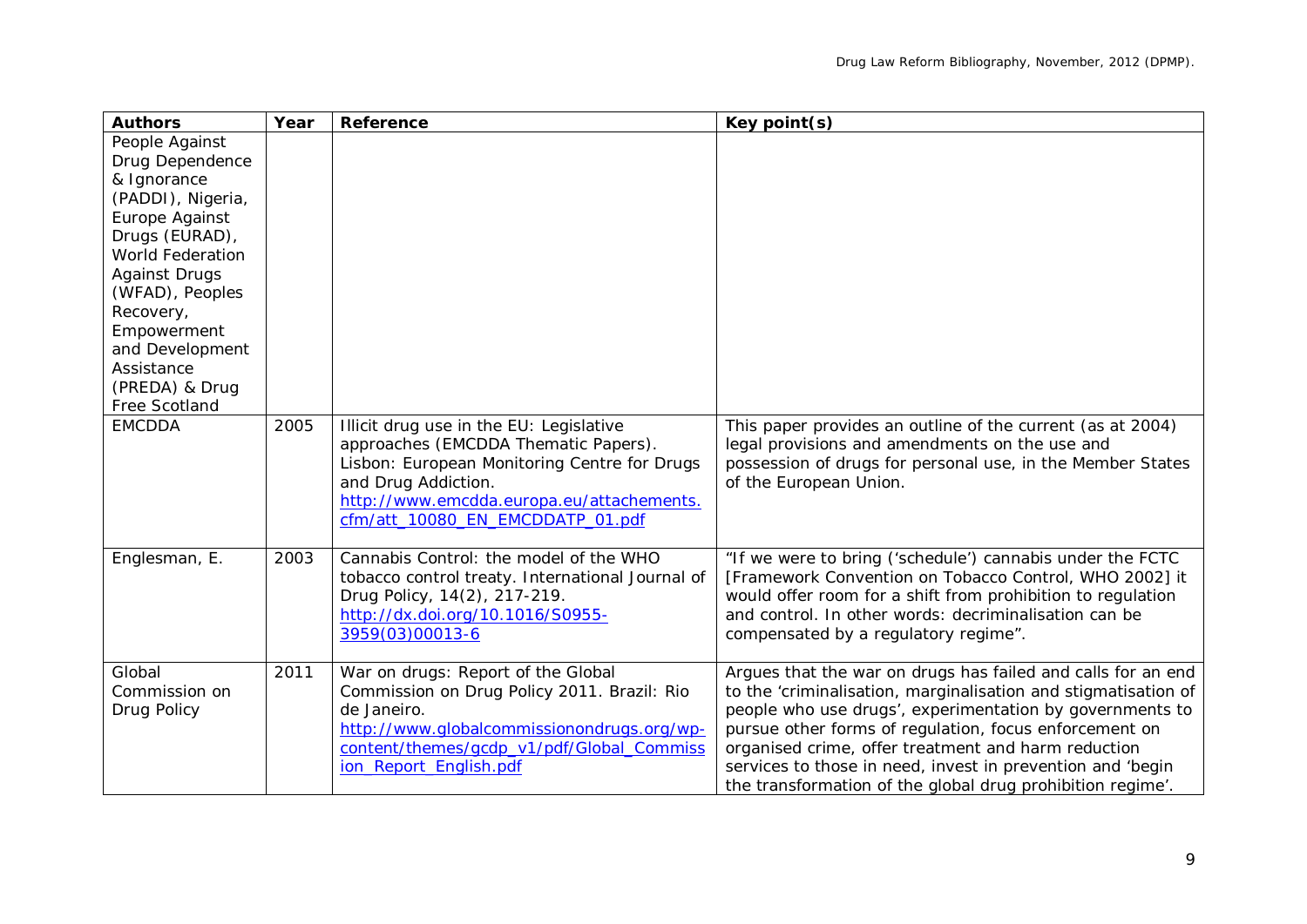| <b>Authors</b>            | Year | <b>Reference</b>                                                                                                                                                                      | Key point(s)                                                                                                                                                                                                                                                                                                                                                                                                                                                                                                                                                                                              |
|---------------------------|------|---------------------------------------------------------------------------------------------------------------------------------------------------------------------------------------|-----------------------------------------------------------------------------------------------------------------------------------------------------------------------------------------------------------------------------------------------------------------------------------------------------------------------------------------------------------------------------------------------------------------------------------------------------------------------------------------------------------------------------------------------------------------------------------------------------------|
| Godfrey, C.               | 2006 | Evidenced based illicit drug policy: the<br>potential contribution of economic evaluation<br>techniques. De Economist 154(4), 563-580.<br>http://dx.doi.org/10.1007/s10645-006-9030-  | Arguments about drug policy are often emotive. This paper<br>argues that economic evaluation techniques provide a<br>valuable framework to explore the different impacts of drug<br>policy choices.                                                                                                                                                                                                                                                                                                                                                                                                       |
| Haden, M.                 | 2002 | Illicit IV drugs: A public health approach.<br>Canadian Journal of Public Health, 93(6), 431-<br>434.<br>http://www.cfdp.ca/haden2002.pdf                                             | 'This article explores, from a public health perspective, the<br>harm done by Canadian drug laws, to both individuals and<br>society. It challenges the perceived dichotomy of<br>legalization and criminalization of intravenous drugs. The<br>article then expands the discussion by exploring eight legal<br>options for illicit drugs and examines how these options<br>interact with the marginalization of users, the illicit drug<br>black market, and levels of drug consumption. While the<br>main focus of this article is intravenous drugs, it draws<br>some lessons from cannabis research.' |
| Haden, M.                 | 2004 | Regulation of illegal drugs: an exploration of<br>public health tools. International Journal of<br>Drug Policy, 15(4), 225-230.<br>http://dx.doi.org/10.1016/j.drugpo.2004.03.0<br>06 | This paper discusses the various ways in which public<br>health regulatory tools could be deployed to control access<br>to substances under a regulated model.                                                                                                                                                                                                                                                                                                                                                                                                                                            |
| Hall, W., &<br>Lynsky, M. | 2009 | The challenges in developing a rational<br>cannabis policy. Current Opinion Psychiatry,<br>$22(3)$ , 258-262.<br>http://dx.doi.org/10.1097/YCO.0b013e328329<br><b>8f36</b>            | This paper reviews epidemiological evidence on the harmful<br>effects of cannabis use and social research on the costs and<br>benefits of cannabis prohibition. The authors conclude that<br>better evaluation is required.                                                                                                                                                                                                                                                                                                                                                                               |
| Hall, W., & Pacula,<br>R. | 2003 | Cannabis Use and Dependence. Public Health<br>and Public Policy. Cambridge: Cambridge<br>University Press.<br>http://dx.doi.org/10.1136/bmj.330.7481.49                               | From publisher's website: 'This book explores the<br>relationship between health policy, public health and the<br>law regarding cannabis use. It assesses the impact of<br>illegality in drug use and relates this to contemporary<br>policy analysis in the US, Europe and Australia and other                                                                                                                                                                                                                                                                                                           |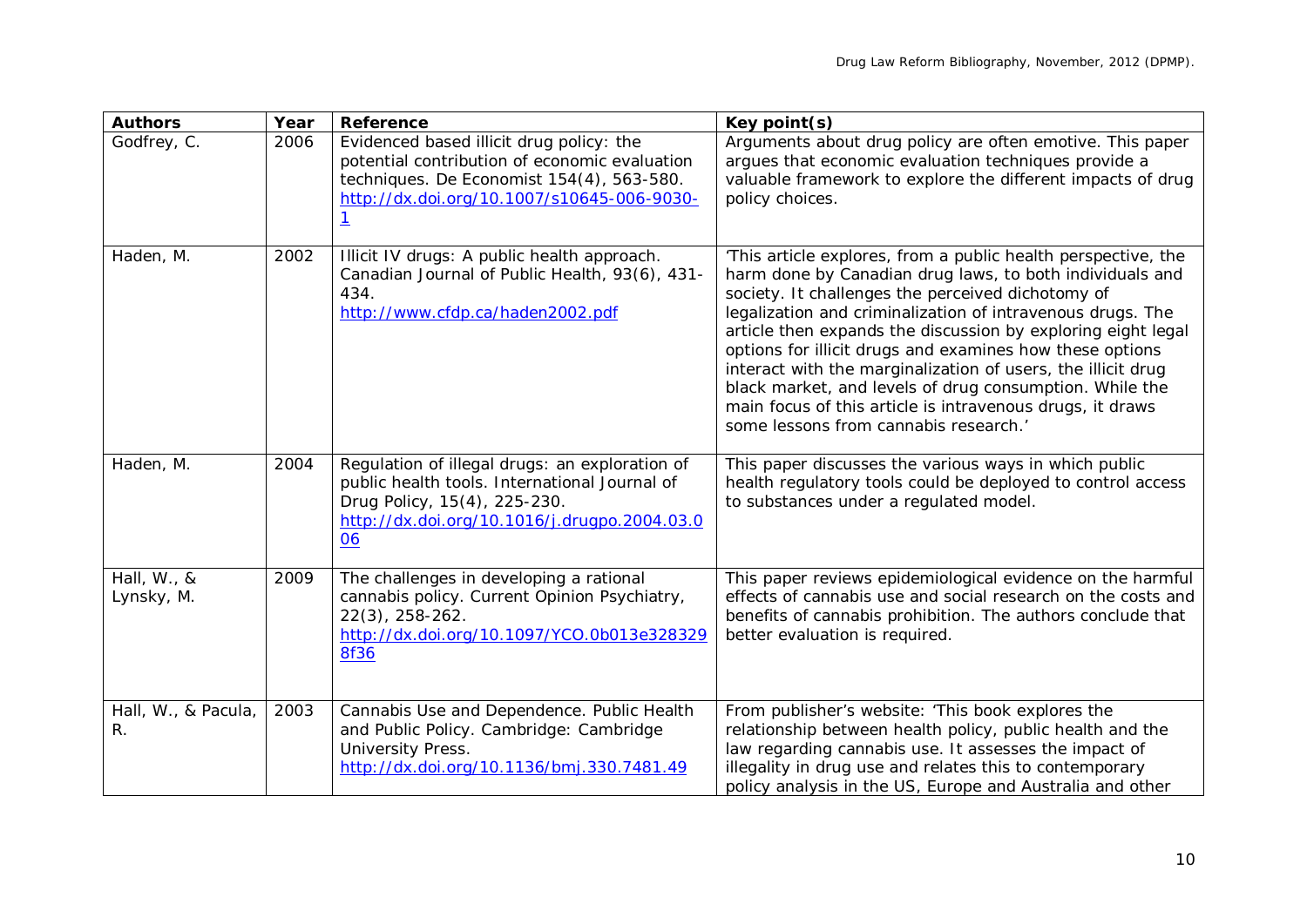| <b>Authors</b>                                 | Year | Reference                                                                                                                                                                                                                                                                                                                                    | Key point(s)                                                                                                                                                                                                                                                                                                                                                                                                                                                                                                        |
|------------------------------------------------|------|----------------------------------------------------------------------------------------------------------------------------------------------------------------------------------------------------------------------------------------------------------------------------------------------------------------------------------------------|---------------------------------------------------------------------------------------------------------------------------------------------------------------------------------------------------------------------------------------------------------------------------------------------------------------------------------------------------------------------------------------------------------------------------------------------------------------------------------------------------------------------|
|                                                |      |                                                                                                                                                                                                                                                                                                                                              | developed societies. Current debates about 'safe use' and<br>'harm minimization' approaches are evaluated, as well as<br>the experiences of different prevention, treatment and<br>education policies.'                                                                                                                                                                                                                                                                                                             |
| Hughes, C. E., &<br>Stevens, A.                | 2010 | What can we learn from the Portuguese<br>decriminalization of illicit drugs? British Journal<br>of Criminology, 50(1), 999-1022.<br>http://dx.doi.org/10.1093/bjc/azg038                                                                                                                                                                     | This paper describes an evaluation of the Portuguese<br>decriminalisation regime (which commenced in 2001). The<br>authors analyse the criminal justice and health impacts<br>against trends from neighbouring Spain and Italy. They<br>conclude that "contrary to predictions, the Portuguese<br>decriminalization did not lead to major increases in drug<br>use".                                                                                                                                                |
| Inkster, N., &<br>Comolli, V.                  | 2012 | Drugs, Insecurity and Failed States: The<br>Problems of Prohibition. London: Routledge.<br>http://www.iiss.org/publications/adelphi-<br>papers/adelphis-2012/drugs-insecurity-and-<br>failed-states-the-problems-of-prohibition/                                                                                                             | By examining the destabilising effects of prohibition and<br>alternative approaches, this book shows how progress may<br>be made by treating consumption as a healthcare issue<br>rather than a criminal matter, thereby freeing states to<br>tackle the cartels and traffickers who hold their<br>communities to ransom.                                                                                                                                                                                           |
| <b>International Drug</b><br>Policy Consortium | 2012 | Drug policy guide, 2nd edn. London:<br>International Drug Policy Consortium.<br>http://www.idpc.net/publications/idpc-drug-<br>policy-quide-2nd-edition.                                                                                                                                                                                     | This publication presents an overview of drug policy<br>internationally, structured around the core principles,<br>criminal justice, health and social programs and<br>strengthening communities.                                                                                                                                                                                                                                                                                                                   |
| Jelsma, M. (ed.)                               | 2011 | The development of international drug control:<br>lessons learned and strategic challenges for<br>the future, Working Paper prepared for the<br>first meeting of the Global Commission on<br>Drugs, Geneva, 24-25 January 2011, Global<br>Commission on Drugs, n.p.,<br>http://www.tni.org/paper/development-<br>international-drug-control. | 'This paper describes how the foundations for the global<br>[drug] control system were established, the radicalization<br>of the system toward more repressive implementation,<br>consequently leading to soft defections and de-escalation<br>efforts becoming more widespread; and in the last section<br>projects a future for the ongoing reform process toward a<br>modernization and humanization of the control system's<br>international legal framework as laid down in the UN drug<br>control conventions |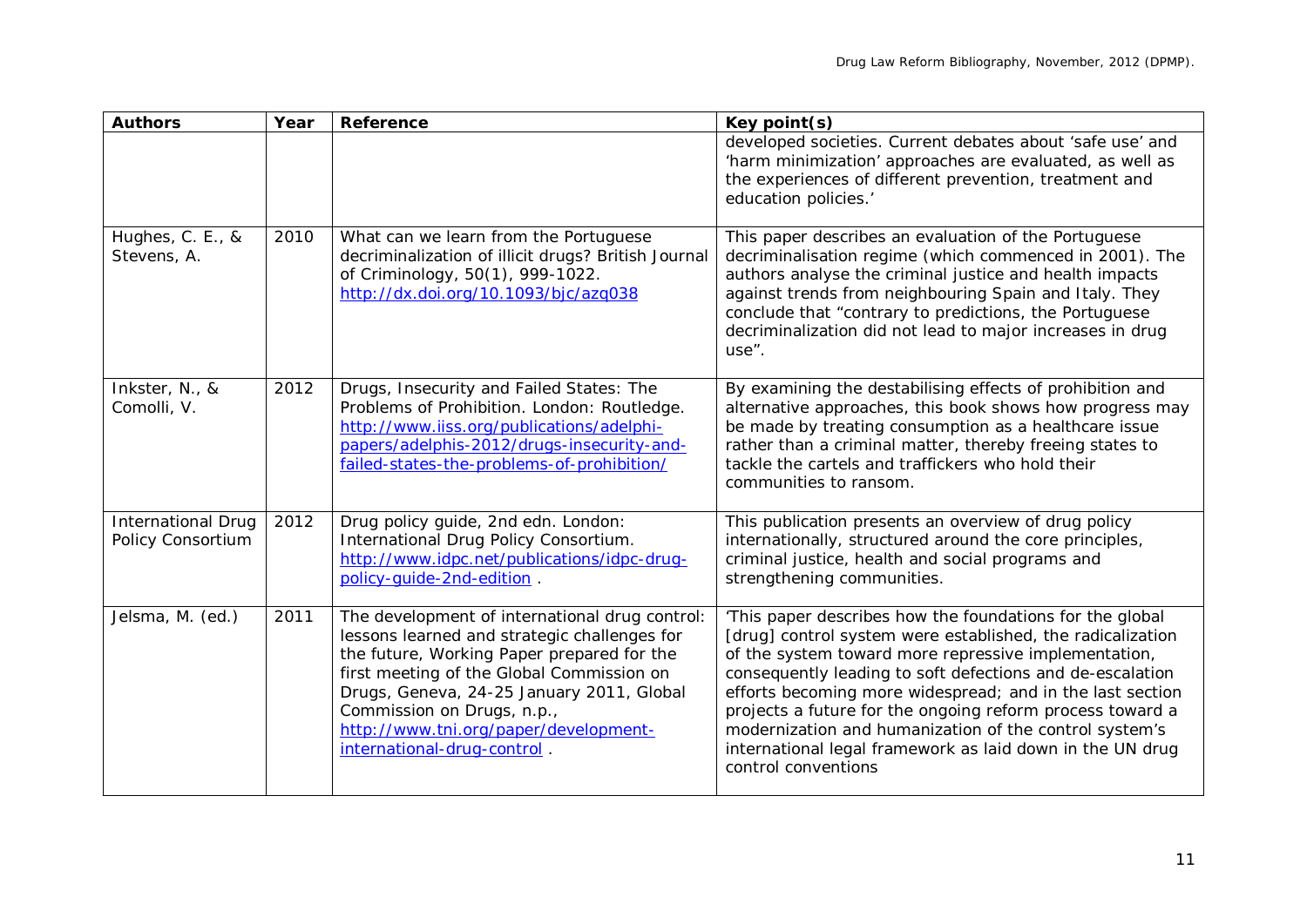| <b>Authors</b>                                      | Year | Reference                                                                                                                                                                                                                                                                                           | Key point(s)                                                                                                                                                                                                                                                                                                                                                                                                                                                                                                                                                                         |
|-----------------------------------------------------|------|-----------------------------------------------------------------------------------------------------------------------------------------------------------------------------------------------------------------------------------------------------------------------------------------------------|--------------------------------------------------------------------------------------------------------------------------------------------------------------------------------------------------------------------------------------------------------------------------------------------------------------------------------------------------------------------------------------------------------------------------------------------------------------------------------------------------------------------------------------------------------------------------------------|
| Kilmer, B.                                          | 2002 | Do cannabis possession laws influence<br>cannabis use? Cannabis 2002 report -<br>Technical report of the international scientific<br>conference, Brussels, Belgium (pp. 101-123).<br>Brussels: Ministry of Public Health of Belgium.<br>http://www.scribd.com/doc/42448338/Cannab<br>is-Report-2002 | This chapter, within a larger report on cannabis, concludes<br>that the evidence suggests that cannabis laws do not have<br>an effect on cannabis consumption rates, but data are<br>lacking and there is a lack of focus on enforcement<br>practices research (as compared to laws).                                                                                                                                                                                                                                                                                                |
| King County Bar<br>Association                      | 2005 | Effective drug control: Toward a new legal<br>framework. Drug Policy Project. Seattle, King<br>County Bar Association.<br>http://www.kcba.org/druglaw/pdf/EffectiveDru<br>qControl.pdf                                                                                                              | This report argues that state-level regulation and control of<br>psychoactive substances is a 'workable alternative' to<br>prohibition.                                                                                                                                                                                                                                                                                                                                                                                                                                              |
| Kleiman, M.A.R.                                     | 1992 | Against excess: drug policy for results, Basic<br>Books, New York, NY.                                                                                                                                                                                                                              | 'Policies have unwanted side effects. Taxes create<br>moonshining, regulation creates evasion and corruption,<br>prohibition creates black markets, programs cost money<br>and often create perverse incentives. Since all drugs are<br>dangerous and all policies are costly, we ought to consider,<br>for each drug and for all of them together, what set of<br>policies would create the least onerous overall problem,<br>adding together the damage done by drug abuse and the<br>damage done by attempts to control it.'                                                      |
| Kleiman, M.A.R.,<br>Caulkins, J.P., &<br>Hawken, A. | 2011 | Drugs and drug policy: what everyone needs<br>to know. Oxford: Oxford University Press.                                                                                                                                                                                                             | A particularly valuable book written by leading drug policy<br>scholars and intended to be read by the general public. It<br>covers many areas of drug policy under the topics including<br>why have drug laws, how does drug-law enforcement work,<br>what prevents drug abuse, what treats drug abuse, how<br>much crime is drug-related, what are the benefits of drug<br>use, can drug problems be dealt with at the source, does<br>international drug dealing support terrorism, when it comes<br>to drugs why can't we think calmly and play nice, and what<br>is to be done? |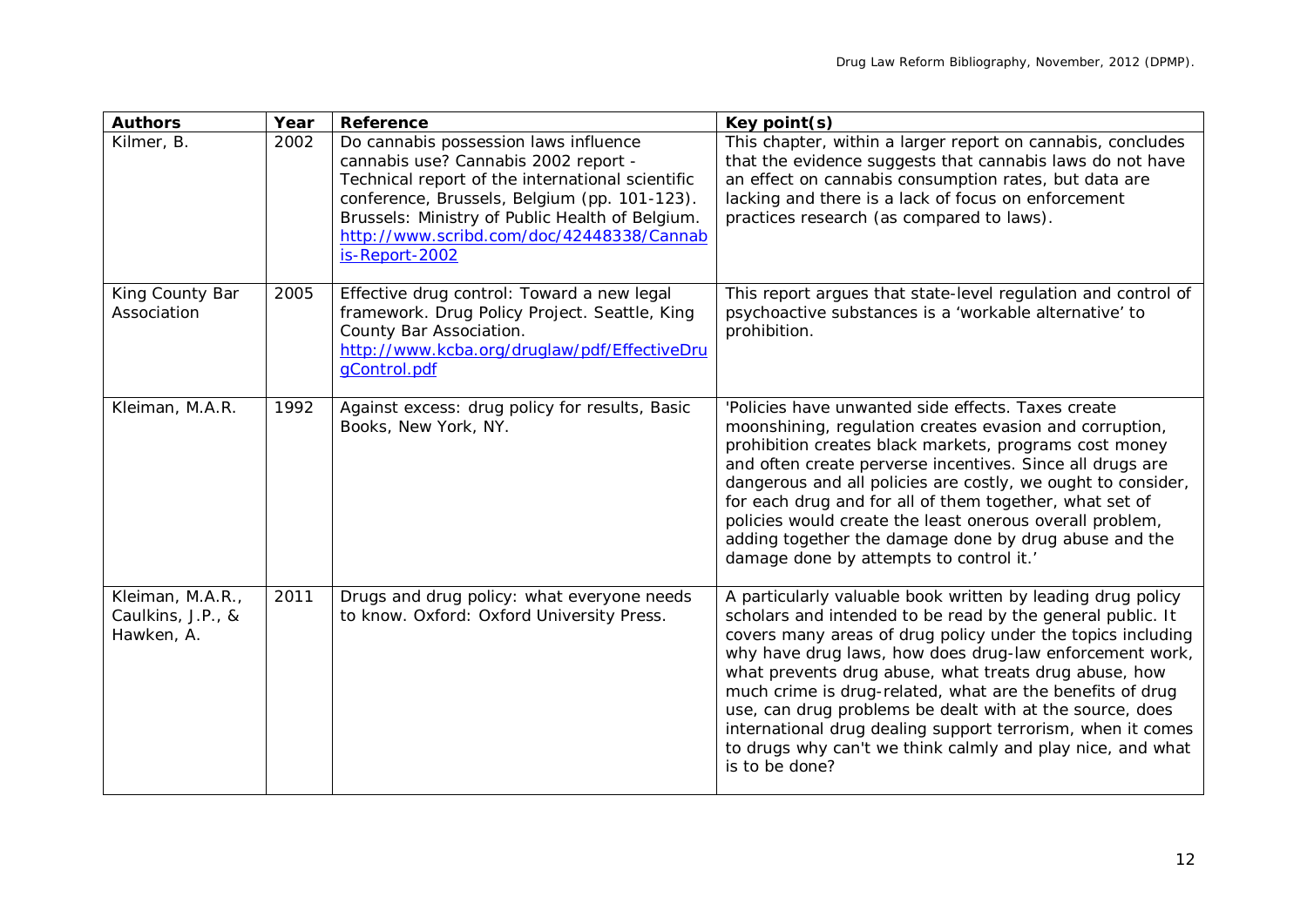| <b>Authors</b>                                                          | Year | <b>Reference</b>                                                                                                                                                                                                                           | Key point(s)                                                                                                                                                                                                                                                                                                                                                                                                                                                                                                                                                                                                                                                                                                                                                                                                                                                                                                                                                                         |
|-------------------------------------------------------------------------|------|--------------------------------------------------------------------------------------------------------------------------------------------------------------------------------------------------------------------------------------------|--------------------------------------------------------------------------------------------------------------------------------------------------------------------------------------------------------------------------------------------------------------------------------------------------------------------------------------------------------------------------------------------------------------------------------------------------------------------------------------------------------------------------------------------------------------------------------------------------------------------------------------------------------------------------------------------------------------------------------------------------------------------------------------------------------------------------------------------------------------------------------------------------------------------------------------------------------------------------------------|
| Lucas, P.                                                               | 2008 | Regulating compassion: an overview of<br>Canada's federal medical cannabis policy and<br>practice. Harm Reduction Journal, 5(5), 1-13.<br>http://dx.doi.org/10.1186/1477-7571-5-5                                                          | This paper is an example of the research on medical<br>marijuana - reviewing Canada's situation in relation to<br>their medical cannabis policy and practice. They note that<br>the program does not meet the needs of the 'end-users'.                                                                                                                                                                                                                                                                                                                                                                                                                                                                                                                                                                                                                                                                                                                                              |
| MacCoun, R.,<br>Pacula, R.,<br>Chriqui, J., Harris,<br>K., & Reuter, P. | 2009 | Do citizens know whether their state has<br>decriminalised marijuana? Assessing the<br>perceptual component of deterrence theory.<br>Review of Law & Economics 5(1), 347-371.<br>http://ideas.repec.org/a/bpj/rlecon/v5y2009i1<br>n15.html | This paper demonstrates the gap between the laws and<br>people's knowledge of those laws.                                                                                                                                                                                                                                                                                                                                                                                                                                                                                                                                                                                                                                                                                                                                                                                                                                                                                            |
| MacCoun, R., &<br>Reuter, P.                                            | 1998 | Drug Control. Reprinted from The Handbook<br>of Crime and Punishment. Santa Monica, Drug<br>Policy Research Centre, RAND.<br>http://www.rand.org/pubs/reprints/RP731.ht<br>ml                                                              | From the website: "The effort to control illicit drugs seems<br>to have become a permanent element of American social<br>policy in the last third of the twentieth century. A large<br>fraction of adolescents experiment with illicit drugs,<br>primarily marijuana. Most do no more than experiment, but<br>enough go on to consume them frequently that drug use<br>and selling, as well as drug control itself, have become a<br>major source of harm to the nation. These harms,<br>particularly the ones related to crime, are heavily<br>concentrated in urban minority communities. Cross-<br>national comparisons of social policy are fraught with<br>problems. Nonetheless, we draw four lessons:<br>depenalization, prevalence of use, goals of drug policy, and<br>the role of government. As currently implemented, U.S.<br>drug policies are unconvincing. They are intrusive, divisive,<br>expensive, and yet they leave the nation with a massive<br>drug problem". |
| MacCoun, R., &<br>Reuter, P.                                            | 2001 | Evaluating alternative cannabis regimes.<br>British Journal of Psychiatry, 178, 123-128.<br>http://dx.doi.org/10.1192/bjp.178.2.123.                                                                                                       | 'Alternatives to an aggressively enforced cannabis<br>prohibition are feasible and merit serious consideration. A<br>model of depenalised possession and personal cultivation<br>has many of the advantages of outright legalisation with<br>few of its risks.'                                                                                                                                                                                                                                                                                                                                                                                                                                                                                                                                                                                                                                                                                                                      |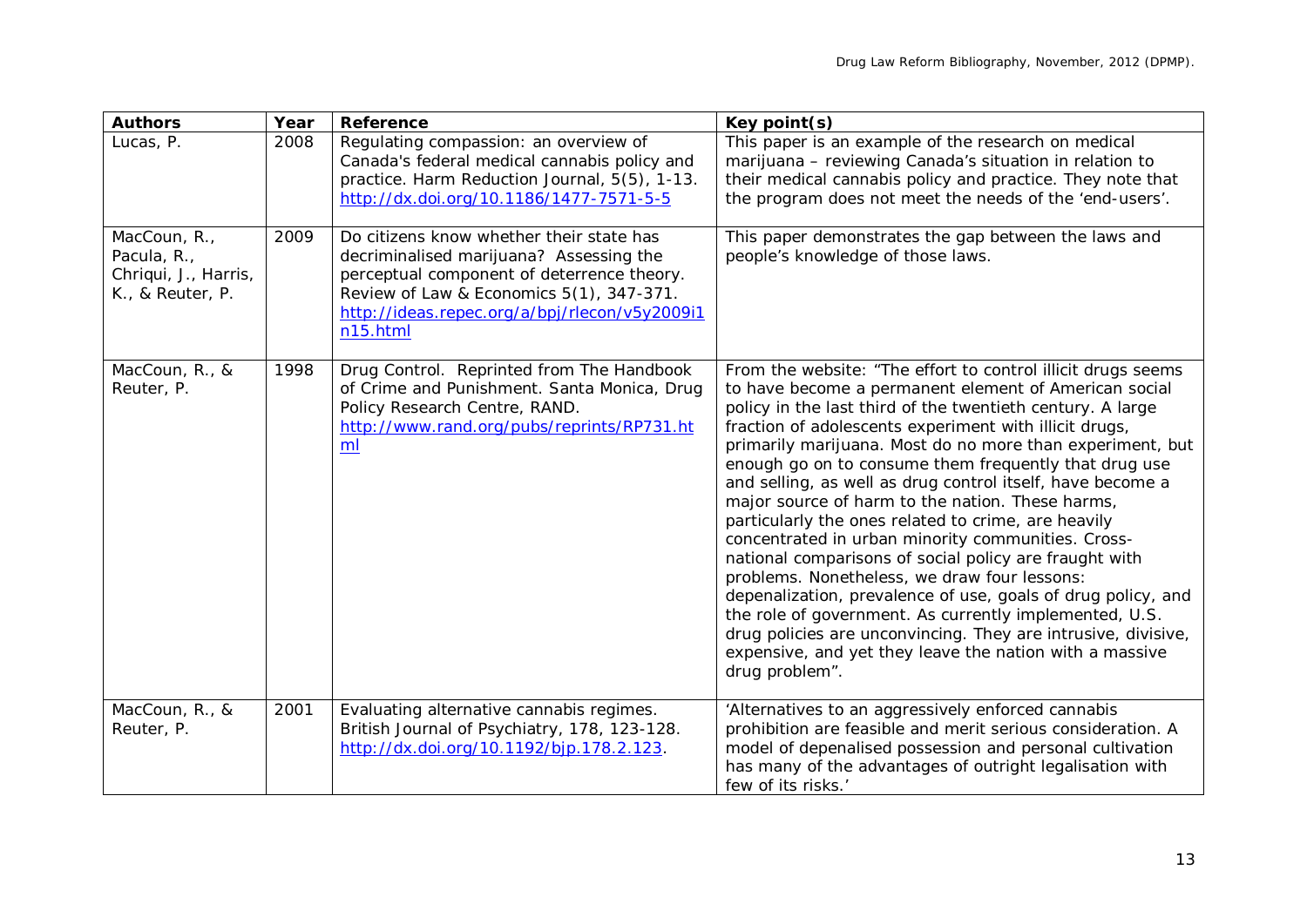| <b>Authors</b>                                 | Year | <b>Reference</b>                                                                                                                                                                                            | Key point(s)                                                                                                                                                                                                                                                                                                                                                                                                                                                                                                                        |
|------------------------------------------------|------|-------------------------------------------------------------------------------------------------------------------------------------------------------------------------------------------------------------|-------------------------------------------------------------------------------------------------------------------------------------------------------------------------------------------------------------------------------------------------------------------------------------------------------------------------------------------------------------------------------------------------------------------------------------------------------------------------------------------------------------------------------------|
| MacCoun, R., &<br>Reuter, P.                   | 2001 | Drug War Heresies: Learning from Other<br>Vices, Times, and Places. Cambridge:<br>Cambridge University Press.<br>http://www.rand.org/pubs/commercial_books/<br>CB395.html                                   | One of the classic text books outlining drug law reform<br>issues. The book outlines the various positions and<br>provides a framework for assessing the alternatives that<br>sues a harm matrix which includes types of harm, and who<br>bears the harm.                                                                                                                                                                                                                                                                           |
| MacCoun, R.,<br>Reuter, P., &<br>Schelling, T. | 1996 | Assessing alternative drug control schemes.<br>Journal of Policy Analysis and Management,<br>$15(3)$ , 330-352.<br>http://conium.org/~maccoun/MacCounReuter<br>Schelling.pdf                                | 'The debate over alternative regimes for currently illicit<br>psychoactive substances focuses on polar alternatives:<br>harsh prohibition and sweeping legalization. This study<br>presents an away of alternatives that lies between these<br>extremes. The current debate lacks an explicit and inclusive<br>framework for making comparative judgments. In this<br>study, we sketch out such a framework'.                                                                                                                       |
| Macleod, J., &<br>Hickman, M.                  | 2010 | How ideology shapes the evidence and the<br>policy: what do we know about cannabis use<br>and what should we do? Addiction, 105(8),<br>1326-1330.<br>http://dx.doi.org/10.1111/j.1360-<br>0443.2009.02846.x | This paper reviews the evidence on the harmfulness of<br>cannabis use, concluding that while there are certainly<br>harms, good policy needs to minimise use but also other<br>harms. "The most rational policy on cannabis from a public<br>health perspective would seem to be one able to achieve<br>the benefit of reduced use in the population while<br>minimizing social and other costs of the policy itself.<br>Prohibition, whatever the sentence tariff associated with it,<br>seems unlikely to fulfil these criteria". |
| McCoy, A.W.                                    | 2003 | The politics of heroin: CIA complicity in the<br>global drug trade: Afghanistan, Southeast<br>Asia, Central America, Colombia, rev. edn.<br>Chicago: Lawrence Hill Books.                                   | A key work concerning international drug policy, with<br>chapters on the history of heroin, Sicily: home of the Mafia,<br>Marseille: America's heroin laboratory, Opium for the<br>natives, Cold War opium boom, South Vietnam's heroin<br>traffic, Hong Kong: Asia's heroin laboratory, The Golden<br>Triangle, War on drugs, and The CIA's covert wars.                                                                                                                                                                           |
| Meadowcroft, J.<br>$(Ed)$ ,                    | 2008 | Prohibitions. London: Institute of Economic<br>Affairs.<br>http://www.iea.org.uk/publications/research/p<br>rohibitions                                                                                     | Monograph/Report which covers a range of prohibited<br>goods/markets, including drugs. Generally points out flaws<br>in prohibition.                                                                                                                                                                                                                                                                                                                                                                                                |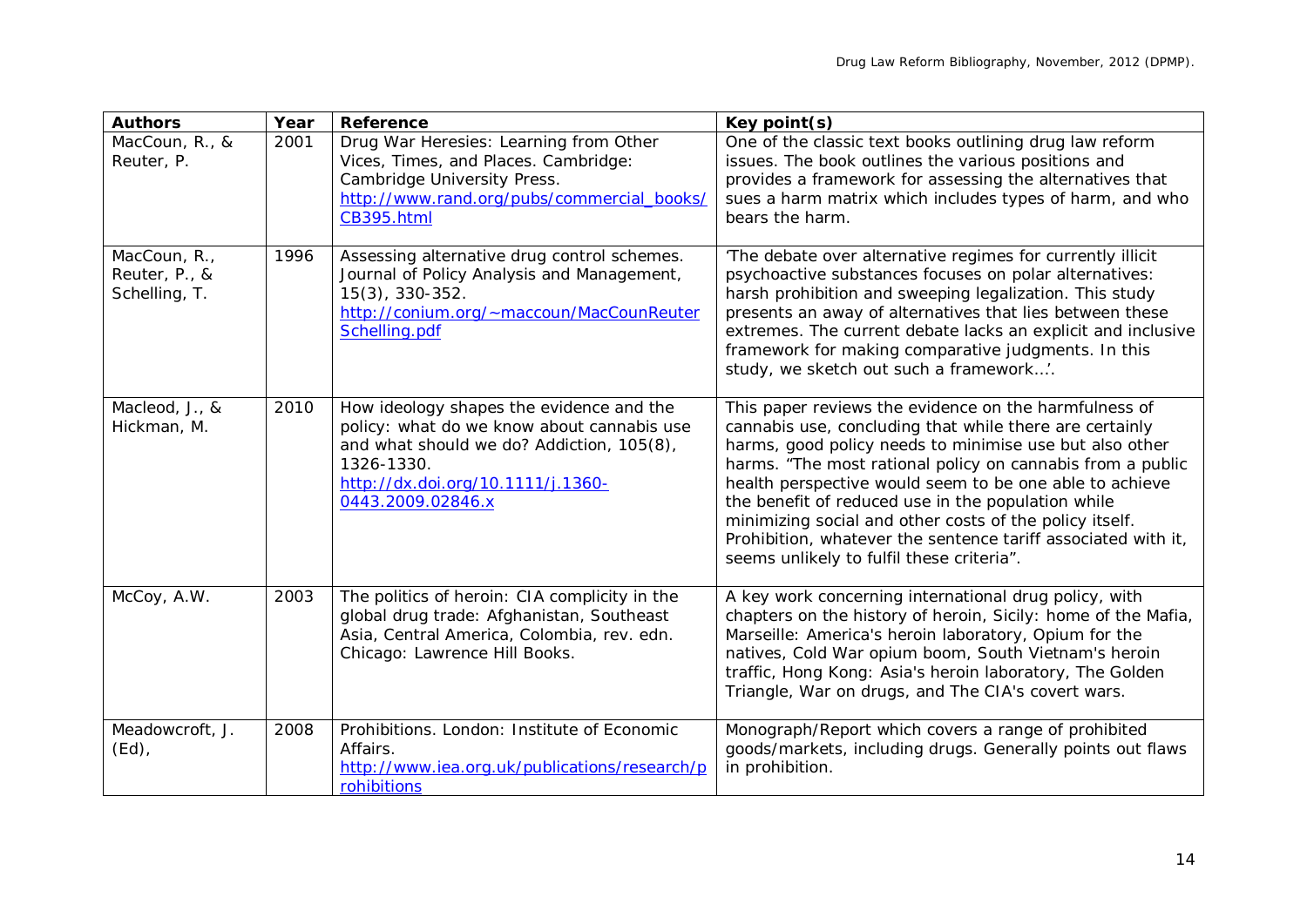| <b>Authors</b>                                                                                                              | Year | <b>Reference</b>                                                                                                                                                                                     | Key point(s)                                                                                                                                                                                                                                                                                                                                                                                              |
|-----------------------------------------------------------------------------------------------------------------------------|------|------------------------------------------------------------------------------------------------------------------------------------------------------------------------------------------------------|-----------------------------------------------------------------------------------------------------------------------------------------------------------------------------------------------------------------------------------------------------------------------------------------------------------------------------------------------------------------------------------------------------------|
| Merkinaite, S.                                                                                                              | 2012 | The war against people who use drugs: The<br>costs. Eurasian Harm Reduction Network.<br>http://dl.dropbox.com/u/64663568/library/a-<br>war-against-people-who-use-drugs-the-<br>costs.pdf            | This report from the Eurasian Harm Reduction Network<br>shows that implementation of criminal laws regulating drug<br>use and drug possession with no intent to supply costs<br>more than double the amount spent on drug treatment in<br>Eastern Europe and Central Asia.                                                                                                                                |
| Nutt, D.                                                                                                                    | 2012 | Drugs without the hot air: minimizing the<br>harms of legal and illegal drugs, UIT<br>Cambridge.<br>http://www.amazon.com/Drugs-Without-Hot-<br>David-Nutt/dp/1906860165                             | The author is a prominent British scientist who was sacked<br>by the UK government because they were uncomfortable<br>with the policy advice that he was giving on drugs. This<br>book, written for the general public, ' is framed around<br>controversial issues such as the banning of mephedrone,<br>whether alcohol is more harmful than many illegal drugs,<br>and whether addiction can be cured'. |
| Nutt, D.J., King,<br>L.A. & Phillips,<br>L.D. on behalf of<br>the Independent<br><b>Scientific</b><br>Committee on<br>Drugs | 2010 | 'Drug harms in the UK: a multicriteria decision<br>analysis', The Lancet, 376(9752), pp. 1558-<br>65.<br>http://dx.doi.org/10.1016/S0140-<br>6736(10)61462-6                                         | Gives an example of using expert opinion to rate the<br>relative harmfulness of various categories of drugs and<br>relates the findings to the ways that the drugs are<br>classified in contemporary legislation, pointing out that<br>many of the drugs that are most harmful are those that are<br>treated most gently in drug law.                                                                     |
| Office of National<br>Drug Control<br>Policy (USA)                                                                          | 2012 | Principles of modern drug policy, Office of<br>National Drug Control Policy, viewed 05 July<br>2012, <<br>http://www.whitehouse.gov/ondcp/policy-and-<br>research/principles-of-modern-drug-policy>. | The Obama government has moved a long way from the<br>repressive 'war on drugs' policies of previous USA<br>administrations. This document puts for a new set of<br>principles that the government states underlies<br>contemporary USA drug policy.                                                                                                                                                      |
| O'Malley, P., &<br>Mugford, S.                                                                                              | 1991 | The demand for intoxicating commodities:<br>Implications for the "War on Drugs". Social<br>Justice, 18, No. 4 (46), pp. 49-75.<br>http://www.jstor.org/stable/10.2307/2976664<br>$\overline{2}$      | Argues that the War on Drugs fails because it is based upon<br>a series of incorrect assumptions about demand; argues for<br>an abandonment of 'war on drugs' and the evidence based<br>pursuit of progressive policies.                                                                                                                                                                                  |
| Pacula, R. L.,<br>Chriqui, J. F., &                                                                                         | 2004 | Marijuana Decriminalization: What does it<br>mean in the United States? (NBER Working                                                                                                                | This report examines the 11 decriminalization statutes in<br>the US, documenting key dimensions of these laws and                                                                                                                                                                                                                                                                                         |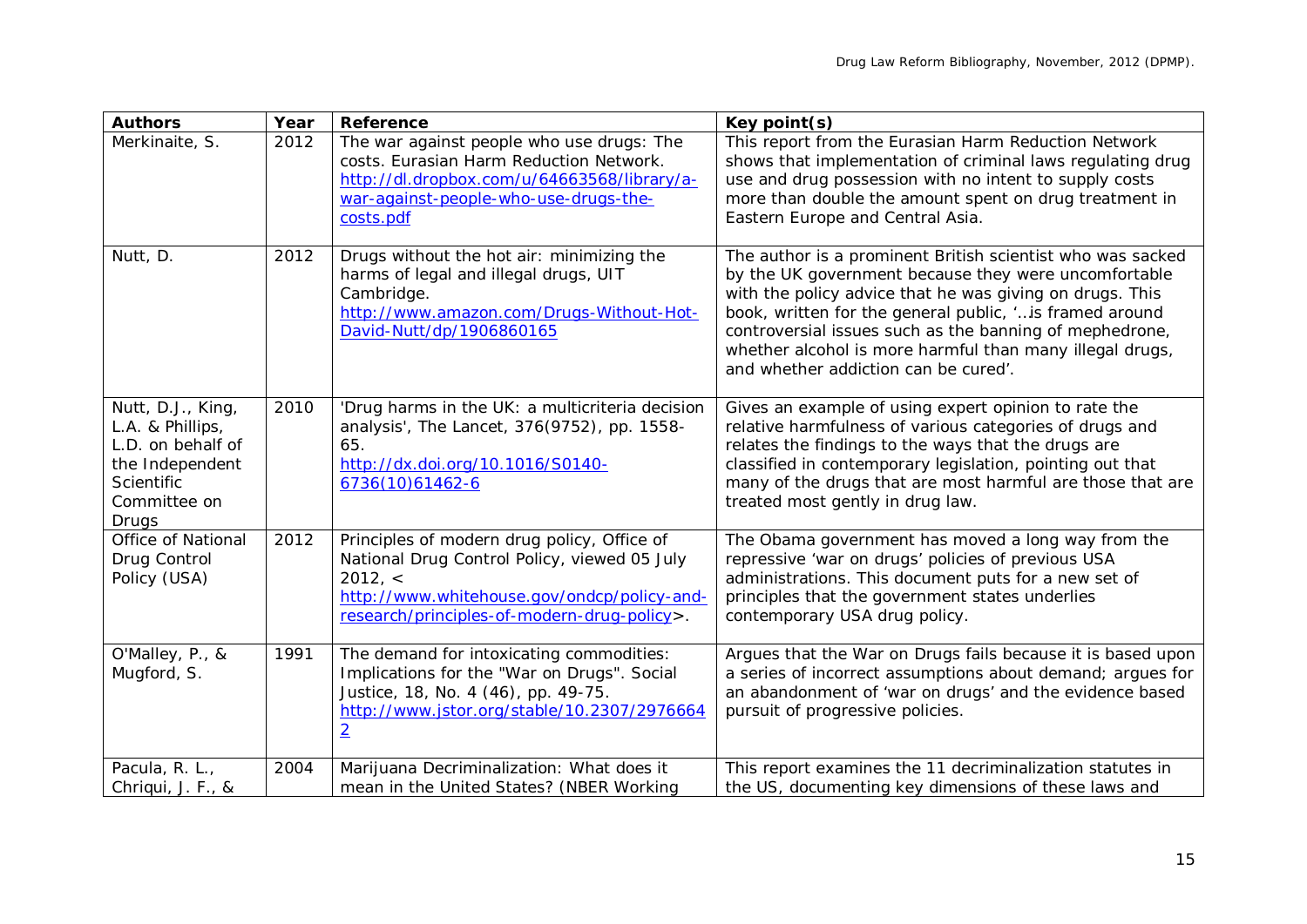| <b>Authors</b>                                  | Year   | <b>Reference</b>                                                                                                                                                                                                                             | Key point(s)                                                                                                                                                                                                                                                                                                                                                                                                                                                                                                                                                                                                     |
|-------------------------------------------------|--------|----------------------------------------------------------------------------------------------------------------------------------------------------------------------------------------------------------------------------------------------|------------------------------------------------------------------------------------------------------------------------------------------------------------------------------------------------------------------------------------------------------------------------------------------------------------------------------------------------------------------------------------------------------------------------------------------------------------------------------------------------------------------------------------------------------------------------------------------------------------------|
| King, J.                                        |        | Paper No. 9690). Cambridge, MA: National<br>Bureau of Economic Research.<br>http://www.rand.org/pubs/working_papers/20<br>04/RAND_WR126.pdf                                                                                                  | identifying their common denominator. They demonstrate<br>that "it is impossible to uniquely identify the so-called<br>decriminalized states" because often other states have<br>reduced penalties. These findings call into question "the<br>interpretation of studies evaluating this policy during the<br>past decade".                                                                                                                                                                                                                                                                                       |
| Pinto Coelho, M.                                | (n.d.) | Drugs: The Portuguese Fallacy and the Absurd<br>Medicalization of Europe<br>http://www.drugfree.org.au/fileadmin/library/<br>Policies__Legislation_and_law/ThePortuguese<br>DrugFallacyReport.pdf                                            | This report provides a different assessment of the<br>Portugese experience of decriminalisation to that presented<br>by Hughes et al. The author argues that the data have<br>been misinterpreted.                                                                                                                                                                                                                                                                                                                                                                                                               |
| Pudney, S.                                      | 2010   | Drugs policy: What should we do about<br>cannabis? Economic Policy 25(61), 165-211.<br>http://dx.doi.org/10.1111/j.1468-<br>0327.2009.00236.x                                                                                                | From the abstract "Cannabis consumption is<br>unambiguously harmful in several ways, but this does not<br>automatically justify the prohibitionist policy dictated by the<br>international drugs conventions. This paper sets out the<br>arguments for policy intervention in the cannabis market<br>and reviews the directions of policy change that have been<br>called for. We argue that existing theoretical insights and<br>empirical evidence give little compelling reason to prefer<br>prohibition to the alternative of legalization of cannabis<br>with harms controlled by regulation and taxation". |
| Reinarman, C.                                   | 2009   | Cannabis policies and user practices: Market<br>separation, price, potency, and accessibility in<br>Amsterdam and San Francisco. International<br>Journal of Drug Policy 20(1), 28-37.<br>http://dx.doi.org/10.1016/j.drugpo.2007.11.0<br>03 | This paper describes a study comparing users' practices<br>and perceptions in two different cannabis markets. They<br>find a separation of the market in Amsterdam, not found in<br>San Francisco, along with other differences.                                                                                                                                                                                                                                                                                                                                                                                 |
| Reinarman, C.,<br>Cohen, P.D.A. &<br>Kaal, H.L. | 2004   | 'The limited relevance of drug policy: cannabis<br>in Amsterdam and in San Francisco', American<br>Journal of Public Health, 94(5), pp. 836-42.<br>http://dx.doi.org/10.2105/AJPH.94.5.836                                                   | The authors compared two cities of similar size with<br>radically different approaches to cannabis to test the<br>hypothesis that punishment for cannabis use deters use<br>and therefore benefits public health. They concluded that                                                                                                                                                                                                                                                                                                                                                                            |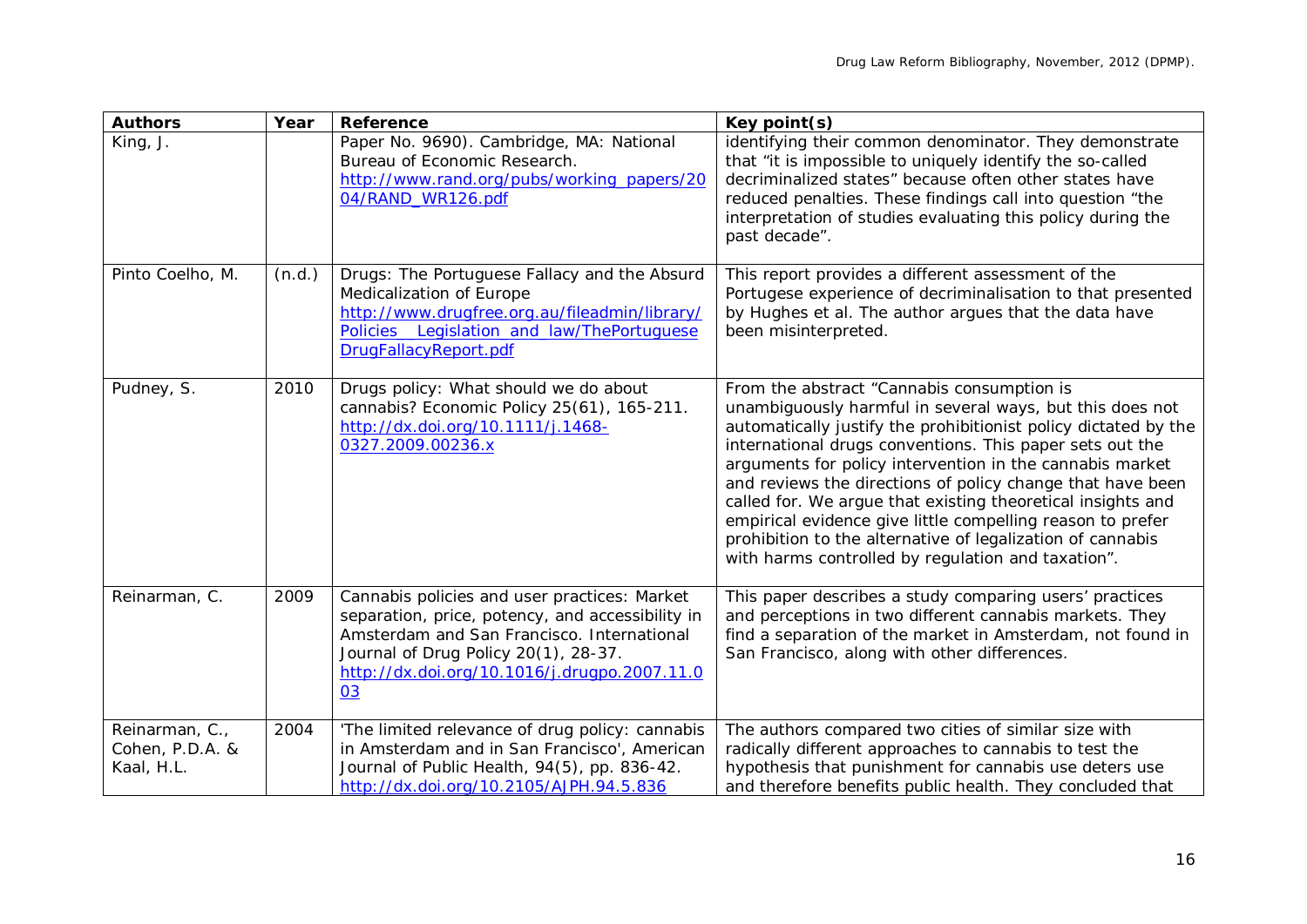| <b>Authors</b>                                                          | Year | Reference                                                                                                                                                                                                                                                                            | Key point(s)                                                                                                                                                                                                                                                                                                                                                                                                                                        |
|-------------------------------------------------------------------------|------|--------------------------------------------------------------------------------------------------------------------------------------------------------------------------------------------------------------------------------------------------------------------------------------|-----------------------------------------------------------------------------------------------------------------------------------------------------------------------------------------------------------------------------------------------------------------------------------------------------------------------------------------------------------------------------------------------------------------------------------------------------|
|                                                                         |      |                                                                                                                                                                                                                                                                                      | 'We found no evidence to support claims that<br>criminalization reduces use or that decriminalization<br>increases useDrug policies may have less impact on<br>cannabis use than is currently thought.' See also 2009<br>paper.                                                                                                                                                                                                                     |
| Reuter, P.                                                              | 2009 | Report 5: the unintended consequences of<br>drug policies. In P. Reuter & F. Trautmann<br>(Eds.), A report on global illicit drug markets<br>1998-2007. Brussels: European Commission.<br>http://www.trimbos.org/publications/a-report-<br>on-global-illicit-drugs-markets-1998-2007 | The author presents a framework for classifying the various<br>unintended negative consequences of drug policies,<br>pointing out that many of these whilst unintended are<br>certainly foreseeable.                                                                                                                                                                                                                                                |
| Rolles, S., Murkin,<br>G., Powell, M.,<br>Kushlick, D., &<br>Slater, J. | 2012 | The alternative World Drug Report: counting<br>the costs of the war on drugs. London:<br>Transform Drug Policy Foundation.<br>http://www.countthecosts.org/alternative-<br>world-drug-report.                                                                                        | From the publisher's website: 'The Alternative World Drug<br>Report, launched to coincide with publication of the UN<br>Office on Drugs and Crime's 2012 World Drug Report,<br>exposes the failure of governments and the UN to assess<br>the extraordinary costs of pursuing a global war on drugs,<br>and calls for UN member states to meaningfully count<br>these costs and explore all the alternatives.'                                      |
| Room, R., &<br>Reuter, P.                                               | 2012 | How well do international drug conventions<br>protect public health? The Lancet, 279(9810),<br>84-91.<br>http://dx.doi.org/10.1016/S0140-<br>$6736(11)61423-2$                                                                                                                       | The need for reform of the overarching international<br>convention regimes of drug control is placed in the context<br>of public health arguments, arguing that the international<br>treaties have constrained national policy experimentation<br>by requiring that nations criminalise drug use. Provides a<br>good overview of the international system and examples of<br>the limitations placed on policy development in individual<br>nations. |
| Room, R., Fischer,<br>B., Hall, W.,<br>Lenton, S., &<br>Reuter, P.      | 2008 | The Global Cannabis Commission Report:<br>Cannabis Policy: Moving Beyond Stalemate<br>Oxford: The Beckley Foundation.<br>http://www.beckleyfoundation.org/pdf/BF_Can<br>nabis_Commission_Report.pdf                                                                                  | Overview of cannabis use, epidemiology, trends in health<br>and criminal justice outcomes, and impacts of cannabis<br>policy reform                                                                                                                                                                                                                                                                                                                 |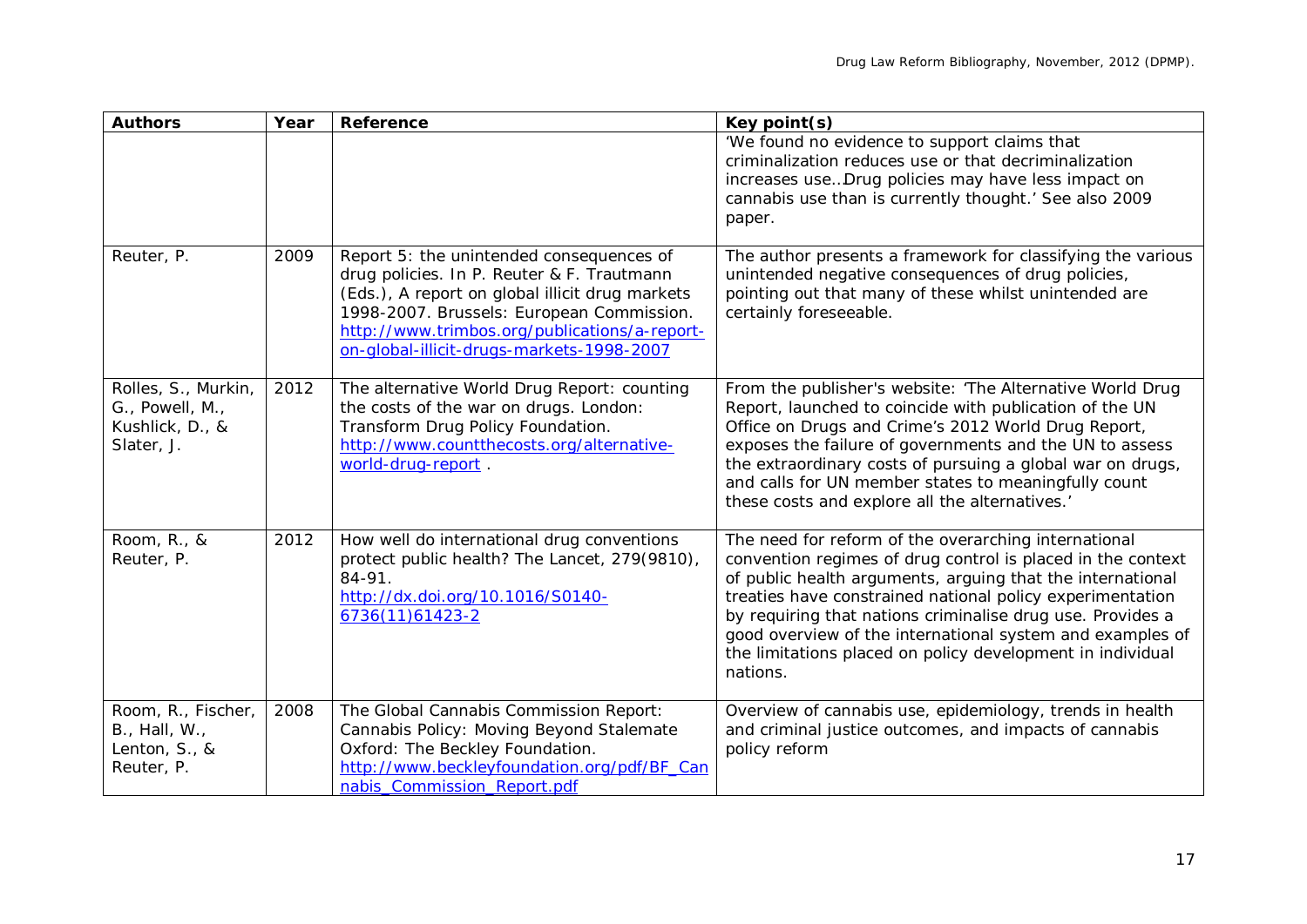| <b>Authors</b>                                    | Year | <b>Reference</b>                                                                                                                                                                                                       | Key point(s)                                                                                                                                                                                                                                                                                                                                                                                                                                                                                                                                                                                                                                                                                                                                                                            |
|---------------------------------------------------|------|------------------------------------------------------------------------------------------------------------------------------------------------------------------------------------------------------------------------|-----------------------------------------------------------------------------------------------------------------------------------------------------------------------------------------------------------------------------------------------------------------------------------------------------------------------------------------------------------------------------------------------------------------------------------------------------------------------------------------------------------------------------------------------------------------------------------------------------------------------------------------------------------------------------------------------------------------------------------------------------------------------------------------|
| Rolles, S.                                        | 2009 | After the war on drugs: Blueprint for<br>regulation. London: Transform Drug Policy<br>Foundation. Available at:<br>http://www.tdpf.org.uk/blueprint%20downloa<br>d.htm                                                 | Outlines models of drug legalisation. Useful resource for<br>considering all aspects of regulation options.                                                                                                                                                                                                                                                                                                                                                                                                                                                                                                                                                                                                                                                                             |
| Rosmarin, A. &<br>Eastwood, N.                    | 2012 | A quiet revolution: drug decriminalisation<br>polices in practice around the globe. Release.<br>http://www.release.org.uk/publications/drug-<br>decriminalisation-policies-in-practice-across-<br>the-globe            | This report describes the considerations in comparing<br>models of decriminalisation across countries, including<br>threshold quantities, types of administrative procedures,<br>roles of judiciary and police, role of medical profession,<br>implementation challenges and social, cultural, economic<br>and religious characteristics. It then provides brief<br>summaries of the decriminalisation arrangements in 21<br>countries: Argentina, Armenia, Australia, Belgium, Brazil,<br>Chile, Colombia, Czech Republic, Estonia, Germany, Italy,<br>Mexico, The Netherlands, Paraguay, Peru, Poland, Portugal,<br>The Russian federation, Spain, Uruguay and the USA<br>(California). The report concludes with recommendations<br>for an effective decriminalisation policy model. |
| Sznitman, S.R.<br>Olsson, B. &<br>Room, R. (Eds.) |      | A cannabis reader: Global issues and local<br>experiences (pp.173-198). Lisbon: European<br>Monitoring Centre for Drugs and Addiction<br>(EMCDDA).<br>http://www.emcdda.europa.eu/publications/m<br>onographs/cannabis | From the website "The EMCDDA's cannabis monograph<br>addresses one basic question. How can I find quality<br>information on cannabis, amid all the bias and opinion? The<br>monograph is divided into two volumes. The first volume<br>centres on political, legislative, commercial and social<br>developments relating to cannabis. Its core audience thus<br>comprises policymakers, sociologists, historians, journalists<br>and those involved in enforcement. The second volume is<br>targeted at drugs professionals working in the fields of<br>treatment, prevention and healthcare".                                                                                                                                                                                          |
| Solivetti, L. M.                                  | 2001 | Drug Use Criminalization v. Decriminalization:<br>An Analysis in the Light of the Italian<br>Experience. Bern, Switzerland: Federal Office                                                                             | This paper examines the Italian experience in the field of<br>drug. Italy was the first country to decriminalize the<br>personal use of drugs, while maintaining a tough policy                                                                                                                                                                                                                                                                                                                                                                                                                                                                                                                                                                                                         |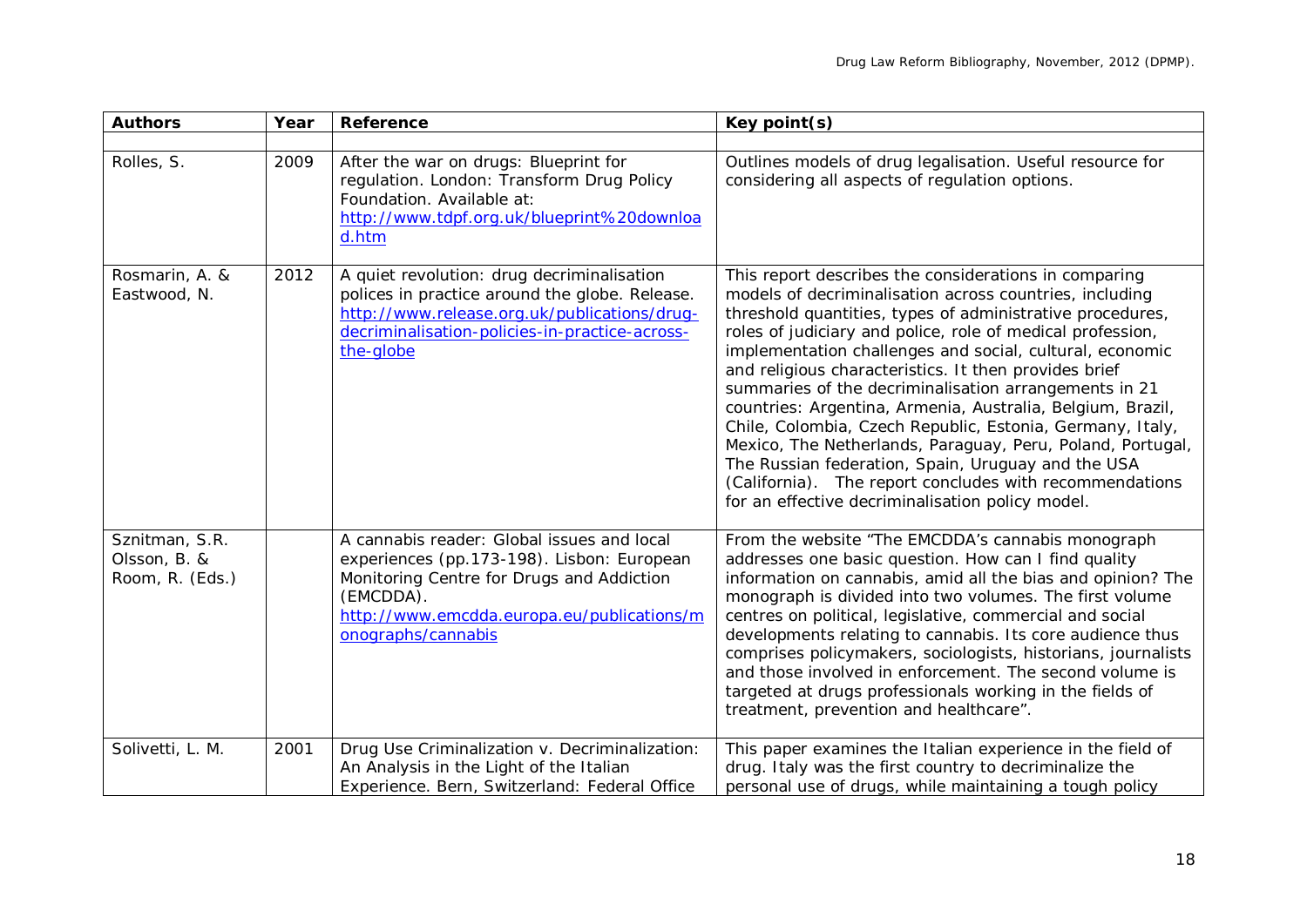| <b>Authors</b>                                                                              | Year | Reference                                                                                                                                                                    | Key point(s)                                                                                                                                                                                                                                                                                                                                                                                                                                                                                                                                                                                                                                                                                                                                                           |
|---------------------------------------------------------------------------------------------|------|------------------------------------------------------------------------------------------------------------------------------------------------------------------------------|------------------------------------------------------------------------------------------------------------------------------------------------------------------------------------------------------------------------------------------------------------------------------------------------------------------------------------------------------------------------------------------------------------------------------------------------------------------------------------------------------------------------------------------------------------------------------------------------------------------------------------------------------------------------------------------------------------------------------------------------------------------------|
|                                                                                             |      | of Public Health.<br>http://w3.uniroma1.it/DCNAPS/solivetti/swiss<br>ho.pdf                                                                                                  | against drug trafficking. Later Italy introduced a series of<br>new, alternative measures to control drug diffusion and at<br>the same time developed a large network of therapeutic<br>centres. The social harm caused by drug diffusion should<br>be taken in consideration, but evaluated against the costs<br>associated with the current crusade against drugs.                                                                                                                                                                                                                                                                                                                                                                                                   |
| Stevens, A.                                                                                 | 2011 | Drug policy, harm and human rights: A<br>rationalist approach. International Journal of<br>Drug Policy 22(3), 233-238.<br>http://dx.doi.org/10.1016/j.drugpo.2011.02.0<br>03 | 'It has recently been argued that drug-related harms<br>cannot be compared, so making it impossible to choose<br>rationally between various drug policy options. Attempts to<br>apply international human rights law to this area are valid,<br>but have found it difficult to overcome the problems in<br>applying codified human rights to issues of drug<br>policyThis article applies the rationalist ethical argument<br>of Gewirth (1978) to this issueCONCLUSION: There exists<br>a sound, rational, extra-legal basis for the discussion of<br>drug policy and related harms which enables<br>commensurable discussion of drug policy options.'                                                                                                                |
| Strang, J., Babor,<br>T., Caulkins, J.,<br>Fischer, B.,<br>Foxcroft, D., &<br>Humphreys, K. | 2012 | Drug policy and the public good: Evidence for<br>effective interventions. The Lancet 379, 71-<br>83.<br>http://dx.doi.org/10.1016/S0140-<br>6736(11)61674-7                  | 'Debates about which policy initiatives can prevent or<br>reduce the damage that illicit drugs cause to the public<br>good are rarely informed by scientific evidence.<br>Fortunately, evidence-based interventions are increasingly<br>being identified that are capable of making drugs less<br>available, reducing violence in drug markets, lessening<br>misuse of legal pharmaceuticals, preventing drug use<br>initiation in young people, and reducing drug use and its<br>consequences in established drug users. We review<br>relevant evidence and outline the likely effects of fuller<br>implementation of existing interventions.' Essentially a<br>summary of Babor, T et al. 2010, Drug policy and the<br>public good, Oxford University Press, Oxford. |
| Thornton, M.                                                                                | 2007 | Prohibition versus legalisation: Do economists<br>reach a conclusion on drug policy?                                                                                         | From the abstract: "Although drug-policy researchers and<br>economists in general seem opposed to prohibition, they                                                                                                                                                                                                                                                                                                                                                                                                                                                                                                                                                                                                                                                    |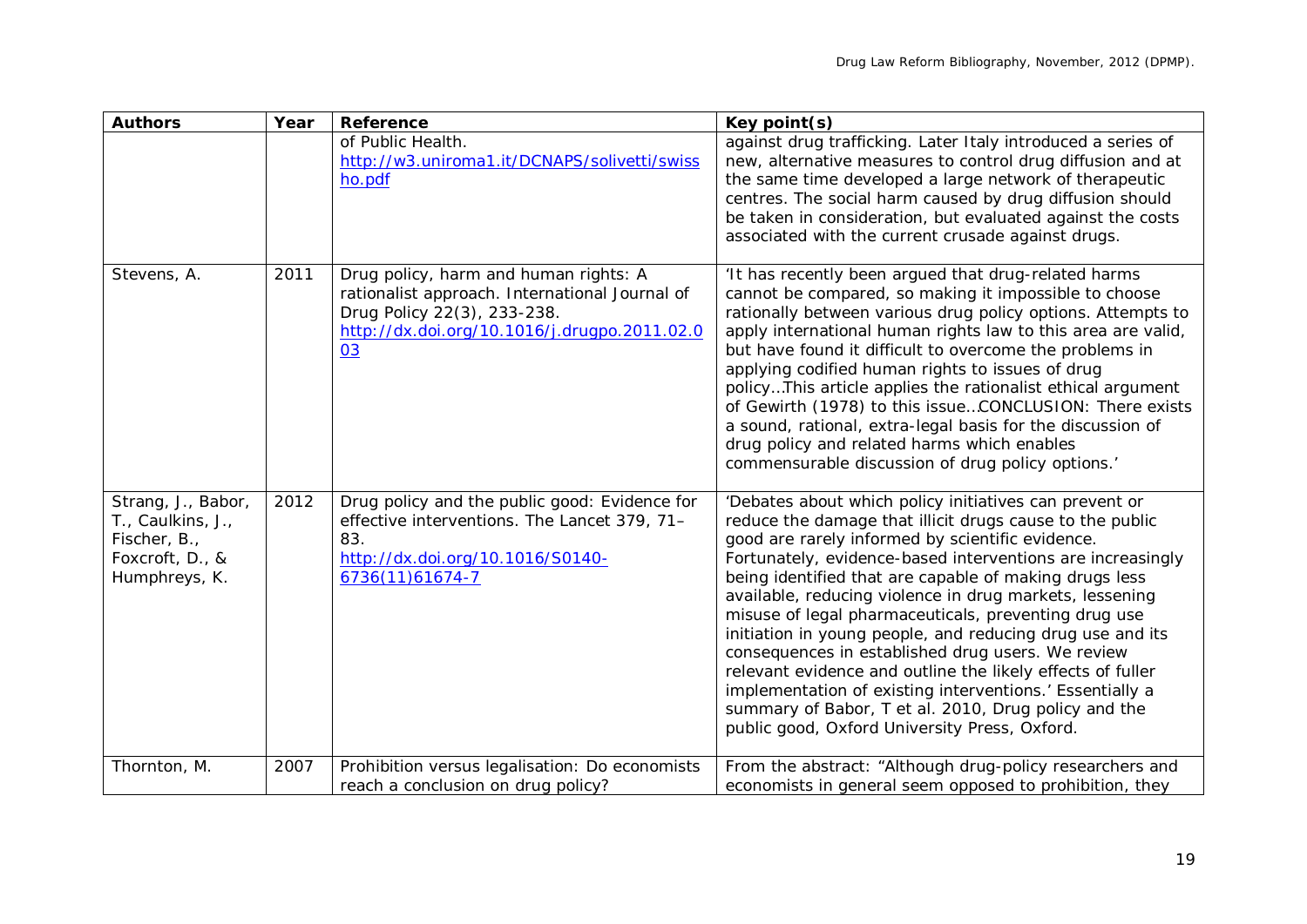| <b>Authors</b>                              | Year | <b>Reference</b>                                                                                                                                                                                                               | Key point(s)                                                                                                                                                                                                                                                                                                                                                                                                                                  |
|---------------------------------------------|------|--------------------------------------------------------------------------------------------------------------------------------------------------------------------------------------------------------------------------------|-----------------------------------------------------------------------------------------------------------------------------------------------------------------------------------------------------------------------------------------------------------------------------------------------------------------------------------------------------------------------------------------------------------------------------------------------|
|                                             |      | Independent Review XI(3), 417-433.<br>http://www.independent.org/publications/tir/a<br>$rticle.asp?a = 616$                                                                                                                    | are timid in their advocacy of decriminalization and even<br>less supportive of legalization".                                                                                                                                                                                                                                                                                                                                                |
| <b>Transform Drug</b><br>Policy Foundation. | 2007 | After the war on drugs: Tools for the debate.<br>Bristol, UK: Transform Drug Policy Foundation.<br>http://www.tdpf.org.uk/Tools_For_The%20De<br>bate.pdf                                                                       | Makes the case for drug policy and law reform and shows<br>how to conceptualise and articulate the arguments for<br>reform.                                                                                                                                                                                                                                                                                                                   |
| van Dijk, J.                                | 1998 | The narrow margins of the Dutch drug policy:<br>A cost benefit analysis. European Journal on<br>Criminal Policy and Research 6, 369-393.<br>http://www.ingentaconnect.com/content/klu/c<br>rim/1998/00000006/00000003/00181828 | This paper does not actually conduct a cost benefit analysis<br>per se, but describes the pros and cons of the Dutch drug<br>policy and argues that better data are required to conduct<br>an economic analysis.                                                                                                                                                                                                                              |
| World Forum<br><b>Against Drugs</b>         | 2012 | Joint statement: For a humane and balanced<br>drug policy, Stockholm 20 May 2012, World<br>Forum Against Drugs,<br>http://www.wfad.se/images/articles/Final_stat<br>ement_WFAD.pdf                                             | A joint statement by the USA Director of Drug Control<br>Policy, Gil Kerlikowske; Sweden's Health Minister, Maria<br>Larsson; Russia's Director of Federal Narcotic Service,<br>Viktor Ivano; Italy's Head of Department for Anti Drug<br>Policies, Giovanni Serpelloni, and the UK's Head of the Drug<br>and Alcohol Unit, Gus Jaspert that reaffirms their<br>commitment to the UN drug control conventions and<br>opposes drug law reform. |
| Werb, D., Fischer,<br>B. & Wood, E.         | 2010 | Cannabis policy: Time to move beyond the<br>psychosis debate. International Journal of<br>Drug Policy 21(4), 261-264.<br>http://dx.doi.org/10.1016/j.drugpo.2010.03.0<br>03                                                    | "Based on the research to date, the harms associated with<br>the actual use of cannabis likely pale in comparison with<br>the widely observed harms attributable to cannabis<br>prohibition".                                                                                                                                                                                                                                                 |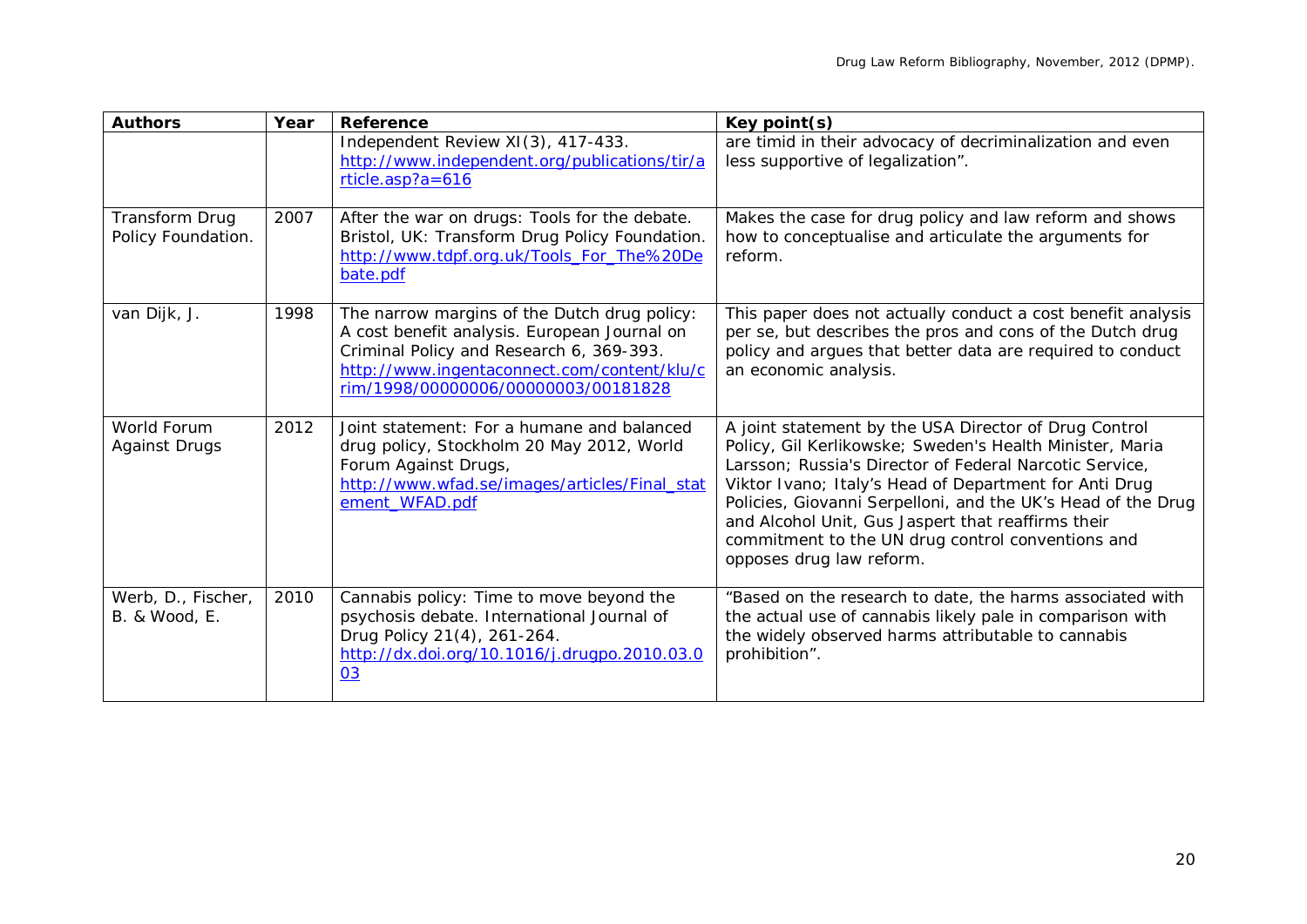# **3. Series of Working Papers on California cannabis legalization**

| <b>Authors</b>                                                                  | Year | Reference                                                                                                                                                                                                                 |
|---------------------------------------------------------------------------------|------|---------------------------------------------------------------------------------------------------------------------------------------------------------------------------------------------------------------------------|
| Caulkins, J.                                                                    | 2010 | Cost of marijuana prohibition on the California justice system. Working Paper Santa Monica,<br>RAND Drug Policy Research Centre. WR-763-RC.<br>http://www.rand.org/pubs/working_papers/WR763.html                         |
| Caulkins, J.                                                                    | 2010 | Estimated cost of production for legalised cannabis. Working Paper Series. Santa Monica<br>RAND Drug Policy Research Centre. WR-764-RC.<br>http://www.rand.org/pubs/working_papers/2010/RAND_WR764.pdf                    |
| Caulkins, J.,<br>Kilmer, B.,<br>Maccoun, R.J.,<br>Pacula, R.L., &<br>Reuter, P. | 2012 | Design considerations for legalizing cannabis: lessons inspired by analysis of California's<br>Proposition 19. Addiction 107(5), p. 865-871.<br>http://www.ncbi.nlm.nih.gov/pubmed/21985069                               |
| Kilmer, B.,<br>Caulkins, J.,<br>Bond, B., &<br>Reuter, P.                       | 2010 | Reducing Drug Trafficking Revenues and Violence in Mexico: Would Legalizing Marijuana in<br>California Help? RAND OP-325-RC, Santa Monica, CA.<br>http://www.rand.org/pubs/occasional_papers/OP325.html                   |
| Kilmer, B.,<br>Caulkins, J.,<br>Pacula, R.,<br>MacCoun, R., &<br>Reuter, P.     | 2010 | Altered State? Assessing how marijuana legalization in California could influence marijuana<br>consumption and public budgets. RAND OP-315-RC, Santa Monica, CA.<br>http://www.rand.org/pubs/occasional_papers/OP315.html |
| Reuter, P.                                                                      | 2010 | Marijuana Legalisation: What can be learned from other countries? Santa Monica, CA: RAND.<br>http://www.rand.org/pubs/working_papers/2010/RAND_WR771.pdf                                                                  |